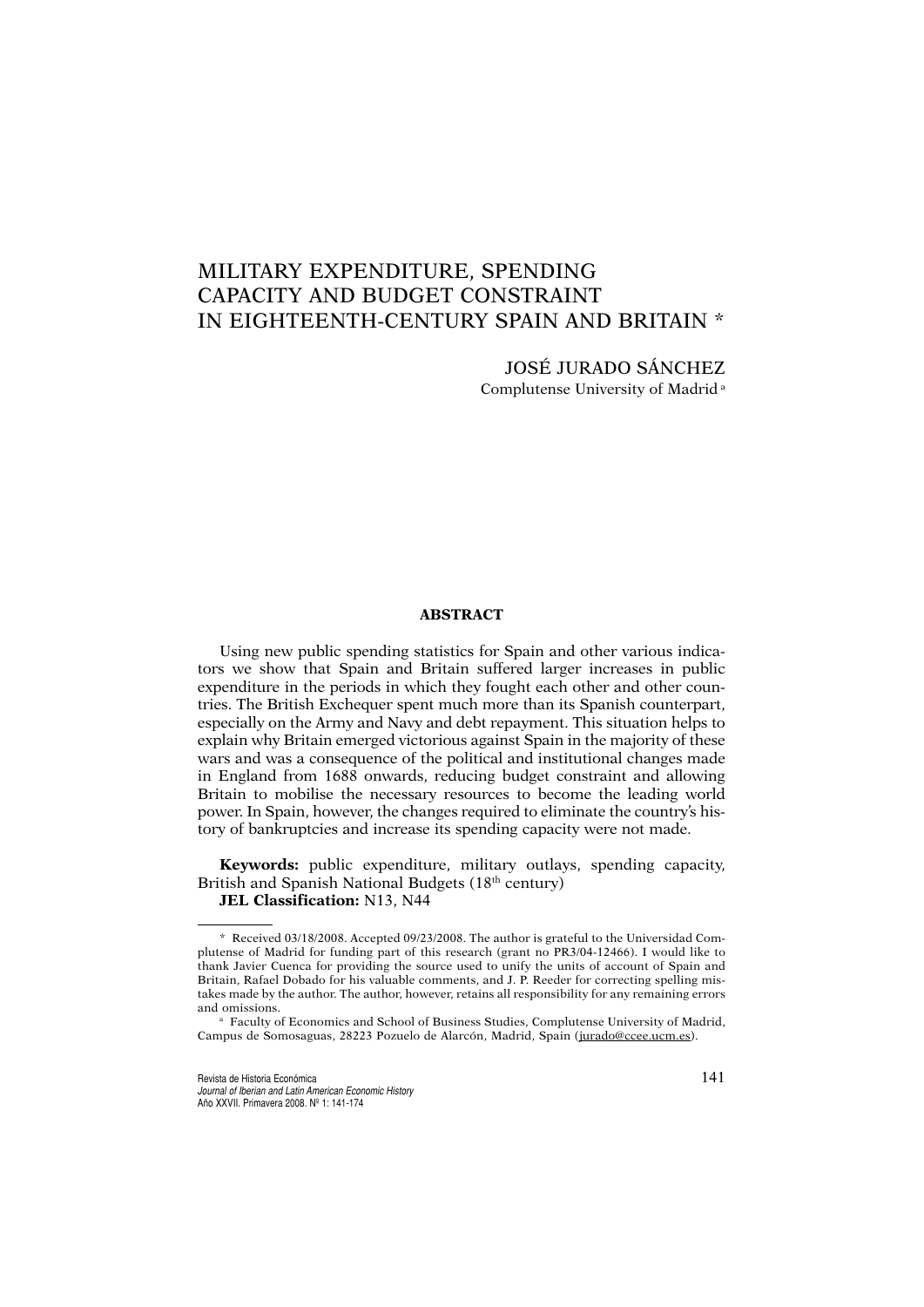# **RESUMEN**

Utilizando unas nuevas series del gasto de la Hacienda española y algunos otros indicadores se comprueba que España y Gran Bretaña sufrieron grandes aumentos del gasto público en aquellos periodos en que guerrearon entre sí y con otros países. El Estado británico gastó mucho más dinero que el español, sobre todo en los capítulos militares y el servicio de la Deuda, lo que contribuye a explicar por qué Gran Bretaña venció a España en la mayoría de los conflictos que libraron ambos países. Esto era, en buena parte, una consecuencia de los cambios políticos e institucionales llevados a cabo en Inglaterra a fines del siglo XVII, que limitaron las restricciones presupuestarias y facilitaron que Gran Bretaña llegara a ser la primera potencia mundial, mientras que en España no se hicieron las transformaciones necesarias para hacer olvidar su larga tradición de bancarrotas y aumentar su capacidad de gasto.

**Palabras clave:** gasto público, gasto militar, presupuestos, capacidad de gasto, Gran Bretaña y España (siglo XVIII)

## 1. INTRODUCTION

Military spending has generated much literature since Antiquity. As early as the fifth century B.C., Thucydides understood the relationships between expenditure and warfare and wrote that «war is a matter not so much of arms as of money, which makes arms of use<sup>» 1</sup>. Several centuries later, Cicero stated in his Fifth Philippic that *nervus belli, pecuniam ad infinitum*2. In the early modern period, this maxim was seen as unquestionable by rulers such as Maria Theresa of Austria, statesmen like Richelieu, economists and men of letters such as Antoine de Montchrestien and writers like Rabelais 3. The same can be said for the modern period and the present, so it is hardly surprising that military spending has been the subject of considerable scholarly attention in recent decades. Military expenditure is probably the major theme in the economics of military spending and defence economics, a sub-area of economics whose origin can be traced back to World War II. Researchers in defence economics and the economics of military spending apply economic reasoning and methods to the study of issues related with defence and conflict resolution: the economic effects of military spending, arms races, the military-industrial complex, the procurement of defence equipment, the arms trade, disarmament, conversion, the peace

<sup>1</sup> Thucydides (1984), p. 370.

<sup>2</sup> Cicero (1913-1921), vol. 4.

<sup>3</sup> For the statements of some of these authors see Ferguson (2001), p. 25.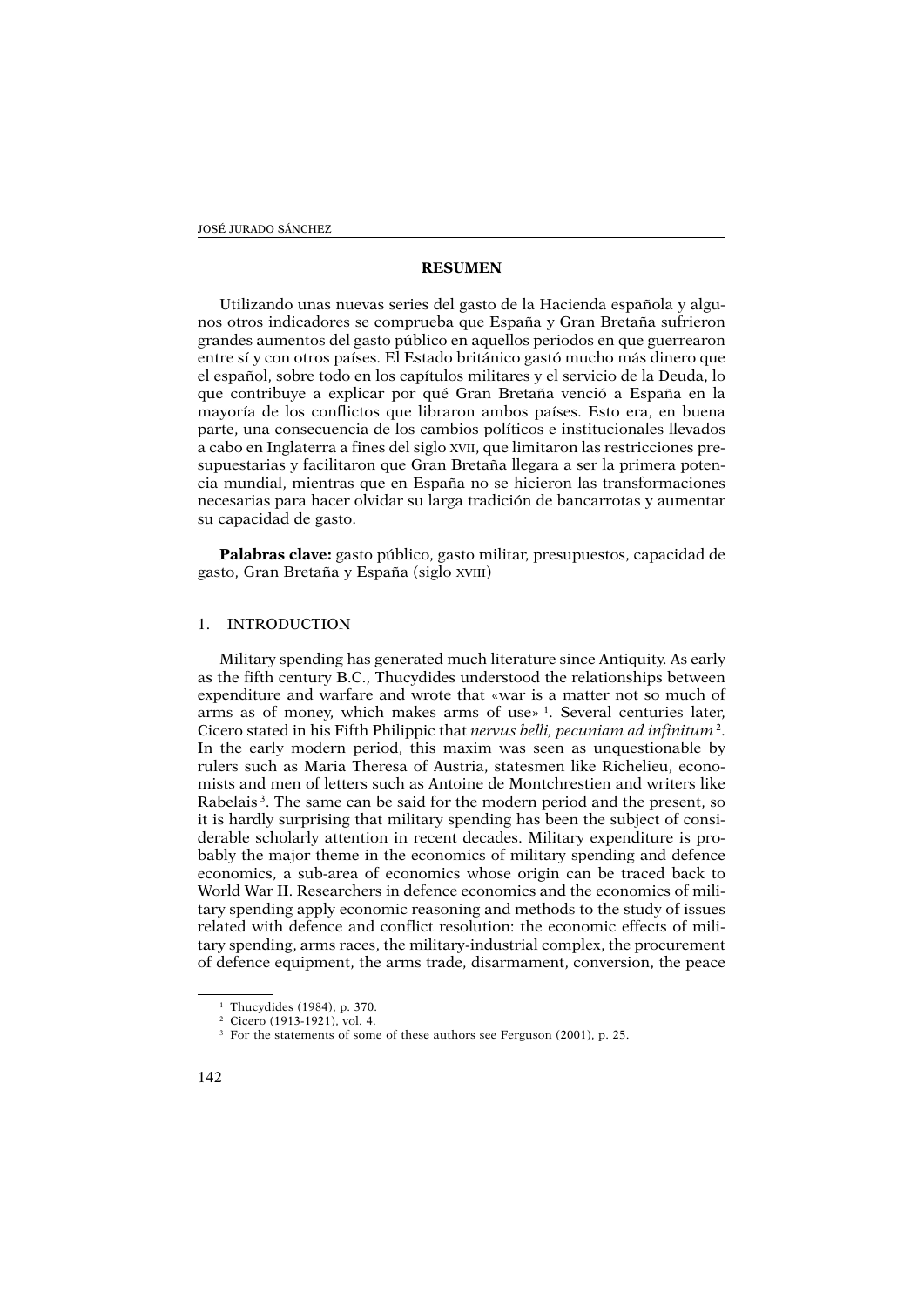dividend, peace-keeping, and so on<sup>4</sup>. Nevertheless, defence economics has been, at least until the present, almost exclusively focused on the post-Second World War period. Other works on military spending during the modern period dealt with similar topics at the level of the international system and alliances before and after the First World War<sup>5</sup>.

Military outlays are also a very important topic in the extensive literature on the tax state or the fiscal-military state. The scholars of this noteworthy research field study public finance in the early modern period and its relationships with war finance, taxation, budget constraint, state building, economic growth, etc. <sup>6</sup>. It was Schumpeter (1918) who coined the term «tax state» to indicate the significant step from the medieval «domain state» to the modern form of the state. Seventy years later, John Brewer (1988) was the first scholar to use the term «fiscal-military state» to highlight that the main function of the British state in the eighteenth century was to wage and finance warfare. From then on, the fiscal-military state became a growing research field which has generated many publications 7. In works on the tax state or fiscal-military states it is pointed out that warfare and the efforts made to finance it were highly influential factors in the formation of European states during the early modern period. According to Tilly (1992, p. 70), «major mobilizations for war provided the chief occasions on which states expanded, consolidated, and created new forms of political organization». Thus, a centralized and productive fiscal system began to emerge. The growing cost of armies and navies was a central reason for the growth of expenditure and hence taxation and government debt, especially from the seventeenth century onwards. It can be said, therefore, that the needs of the war fuelled the state, determining taxation and public debt and affecting the economy.

European states did not, however, have unlimited spending power and suffered budgetary constraints generated by factors such as the sources of revenue and the size and growth of their economies. Some states —such as Holland and England— made political and institutional changes in order to extend their spending capacity and so to be able to finance warfare. It seems that other states —such as France— tried frequently, but unsuccessfully, to implement financial innovations. What was the situation in Spain? Was Spain able to set up a sufficiently solid fiscal and credit system to allow the country to fight for world supremacy? To what extent could Spain rely on

<sup>4</sup> See, for instance, Richardson (1953), Smith (1989), Intriligator (1990), Alexander (1990), Dunne (1990), Hartley and Sandler (2001).

 $5$  See, for example, Eloranta (2002, 2007) and (Ferguson, 1999).

<sup>6</sup> See, among other, the following works: Tilly (1975, 1992), Harris (1976), Webber and Widalski (1986), Parker (1988), Beckett and Turner (1990), Aerts and Crouzet (1990), Thompson (1992), Hart (1997, 2007), Bonney (1995), Hoffman and Rosenthal (1997).

<sup>7</sup> See, for instance, Earle (1990), Ertman (1994), Bonney (1999), O'Brien and Hunt (1993), Harling and Mandler (1993), Glete (2002), Bowen and González Enciso (2006), and Torres (2007).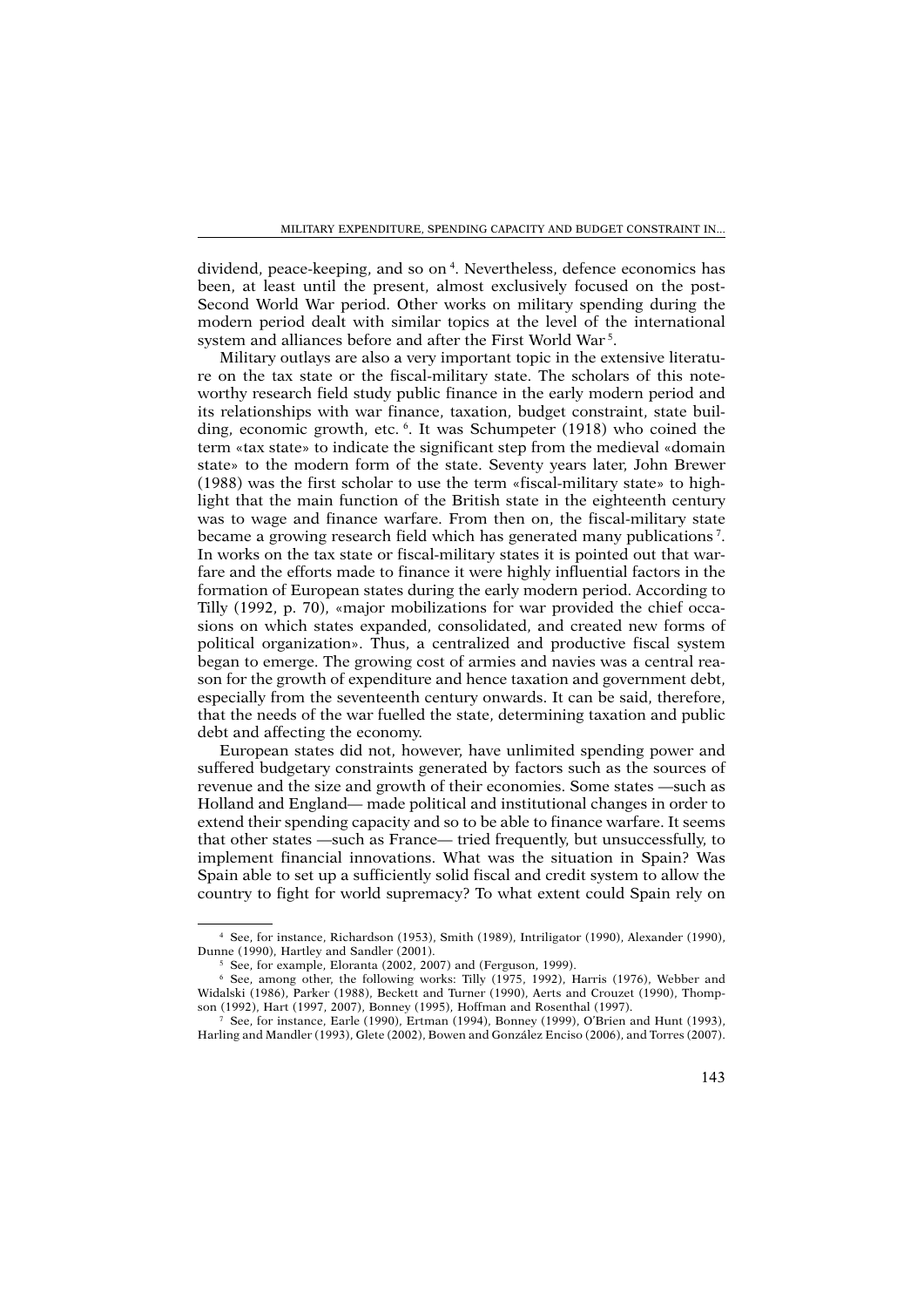#### JOSÉ JURADO SÁNCHEZ

capital markets to finance the spikes in expenditure required by wars? We hope, in this study, to contribute to answers these questions. The principal aim of these pages, however, is to measure and compare, accurately and systematically, the military impact and the spending capacity of Britain and Spain during the eighteenth century. This comparison would not have been possible without the new set of statistics of Spanish public expenditure recently constructed (see Appendix). Four indicators based on these new statistics and the series of Treasury spending, prices and population for Britain compiled by Mitchell and Deane (1962) were constructed. First, the contribution of military spending to the increase in total expenditure in the periods in which the Exchequers of Britain and Spain spent most was calculated. We also estimated the proportion of per capita expenditure devoted to financing the military items of the budget. This makes it possible to discover whether the Army and Navy were the items on which the Spanish and British National Treasuries spent most per head of population and whether these sums rose throughout the eighteenth century. The third indicator estimates the percentage of total expenditure dedicated to military items. We also considered GDP, another point of reference commonly used to estimate the importance of military outlays. In spite of the fact that the calculation of this macroeconomic variable for the early modern period is a hazardous exercise, several estimates of both Spanish and British GDP and GDP per head have been made 8. They present very different figures which show that even though there has been much recent research leading to substantial improvements in our knowledge of GDP of both countries, estimates of this variable are closer to conjectures than definitive evidence 9.

Finally, in order to compare the budgetary impact of military expenditure and the spending capacity of Great Britain and Spain accurately, the accounting units of both countries were unified using eighteenth-century rates of exchange for the pound sterling and the *real* of *vellón.* The term «purchasing power parity» (PPP) was coined in the twentieth century to identify the relationship between exchange rates and price levels, although the perception that exchange rates should be related to national price levels has been dated back to the sixteenth century. PPP states that the exchange rate between two currencies should be that which would equate the relative national prices if expressed in a common currency 10. Nevertheless, the empirical evidence in favour of PPP is not very strong, and there is research reporting that this method sometimes fails to hold. Several explanations for this apparent failure have been offered. Some stem from economic considerations, i.e., the use of non tradable goods in the construction of price

<sup>8</sup> For Britain see, for example, Crafts (1985, 1987) and Deane and Cole (1962). For Spain, Prados (1993), Yun (1994), Maddison (2001), van Zanden (2001 and 2005), and Carreras (2003). <sup>9</sup> The authors of one of the last calculations of Spanish GDP for the early modern period

have stated that these estimates are «conjectural» (Álvarez-Nogal y Prados de la Escosura, 2007). <sup>10</sup> For a general view on the PPP method, see Sarno and Taylor (2002).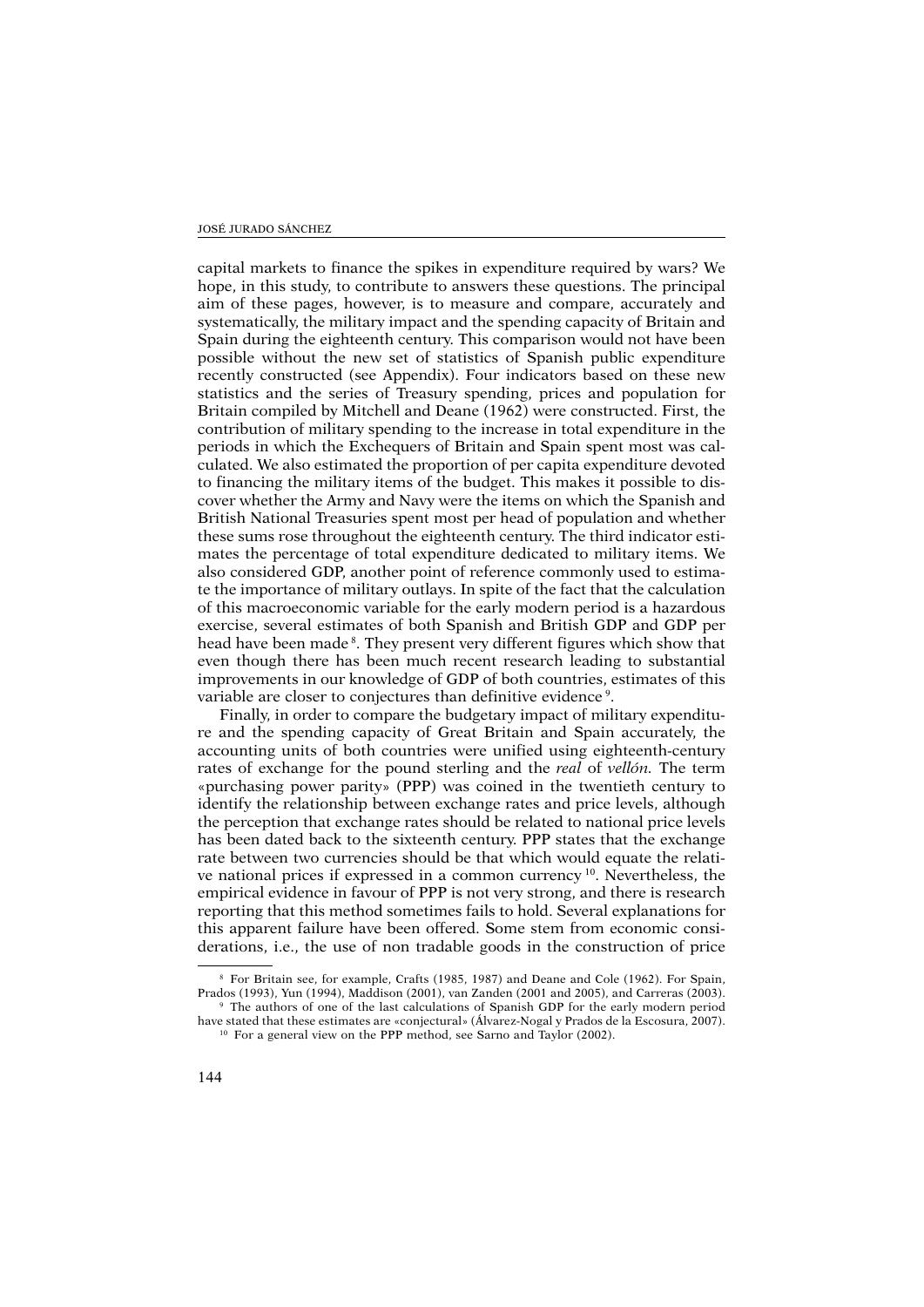indices and speculation regarding foreign exchange rates. Others stem from the difficulties in the empirical analysis —the use of short data series unable to capture the statistical properties of deviations from PPP, for example—, and some from policy variables, such as the varying degree of exchange rate management implied by the regimes 11. In spite of these difficulties, PPP has been used fruitfully in both theoretical and empirical research on exchange rates 12. Additionally, we have a reliable source at our disposal, *The Course of the Exchange,* a periodical which offered plentiful financial and commercial data, and for this reason has been used by numerous scholars to study many issues related to eighteenth-century finance and commerce, including those relating to the PPP method.

This article is divided into five parts. Following this theoretical and methodological introduction, in the second section we will study the budgetary impact of military spending in both Spain and Britain by estimating the contribution of Army and Navy expenditure to the increase in total spending. The third section will discuss the economic and Treasury impacts of military outlays and the budget priorities of British and Spanish rulers by calculating the weight of Army and Navy spending in several variables. In the fourth section we will debate budget constraint and examine the spending capacity of Great Britain and Spain. In the last section the main findings will be summarized highlighting the similarities and differences between Britain and Spain, and their implications for further research.

## 2. THE INCREASE OF GOVERNMENT EXPENDITURE AND ITS FINANCING

## **2.1. The contribution of military spending to the increase of public expenditure**

Britain's Treasury spending increased considerably throughout the eighteenth century. In inflation-adjusted prices, its cumulative growth rate was 1.47 from 1714 onwards. The increase was greater in the second half of the century than in the first half. It was not until 1740 that total expenditure reached an average of seven million pounds sterling. In the 1760s, it went beyond 13 million pounds, passing 17 million in the 1780s and 24 million during the last decade of the century. In Spain, real public expenditure rose much less than in Great Britain, its cumulative growth rate being 0.46. Between 1714 and 1720 expenditure amounted to 189 million *reales de vellón* and more than 200 million during the next seventy years. In the 1790s, expenditure exceeded the 330 million *reales de vellón* mark. The

<sup>&</sup>lt;sup>11</sup> See, for example, Officer (1982) and Rogoff (1996).

<sup>&</sup>lt;sup>12</sup> For Spain in the eighteenth century, see Torres (2005).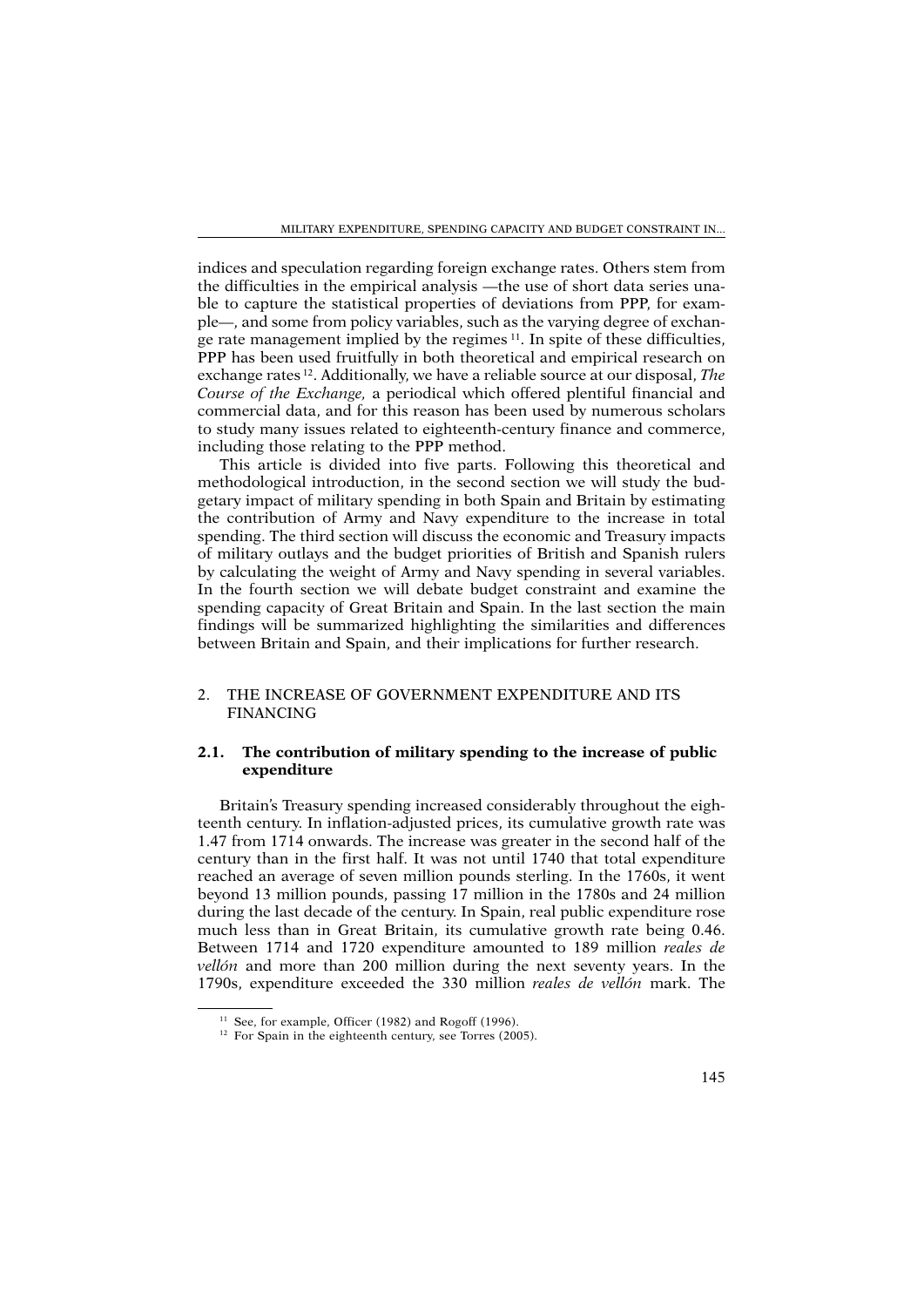expenditure trends were similar in Great Britain and in Spain with particularly noteworthy increases in expenditure taking place in five periods of the century with four of these periods coinciding for both countries (see Figures 1 and 2).

The first peak in British Treasury spending took place between 1703 and 1713, when expenses doubled the totals of the previous years. A little more than 15 per cent of this increase was caused by civil budget items, especially the service of the National Debt. Military items generated most of the increase, which was due to the involvement of Britain in the War of the Spanish Succession. Army expenditure contributed almost three-fifths of the increase in total expenditure, while Navy expenditure accounted for a quarter. In Spain, the first peak in Treasury spending occurred in the period 1717-1720, when annual expenses increased 23 per cent in relation to previous years. Less than a quarter of this increase was caused by the civil items of the budget. As occurred in Britain, the majority of the rise in expenses in Spain was due to spending on military items. The cost of the Army contributed more than half of the increase, while the percentage attributable to the Navy was almost 25 per cent, as shown in Table 1. The increase during the period 1717-1720 and the others which took place in the first half of the eighteenth century (for instance, that of the period 1728-1736, when the Spanish Treasury spent, on average, 17 per cent more than in the seven preceding

**FIGURE 1** GREAT BRITAIN'S TREASURY SPENDING, 1714-1800 (Annual values in million pounds sterling at constant prices)



*Sources:* The author's own preparation based on Mitchell and Deane (1962).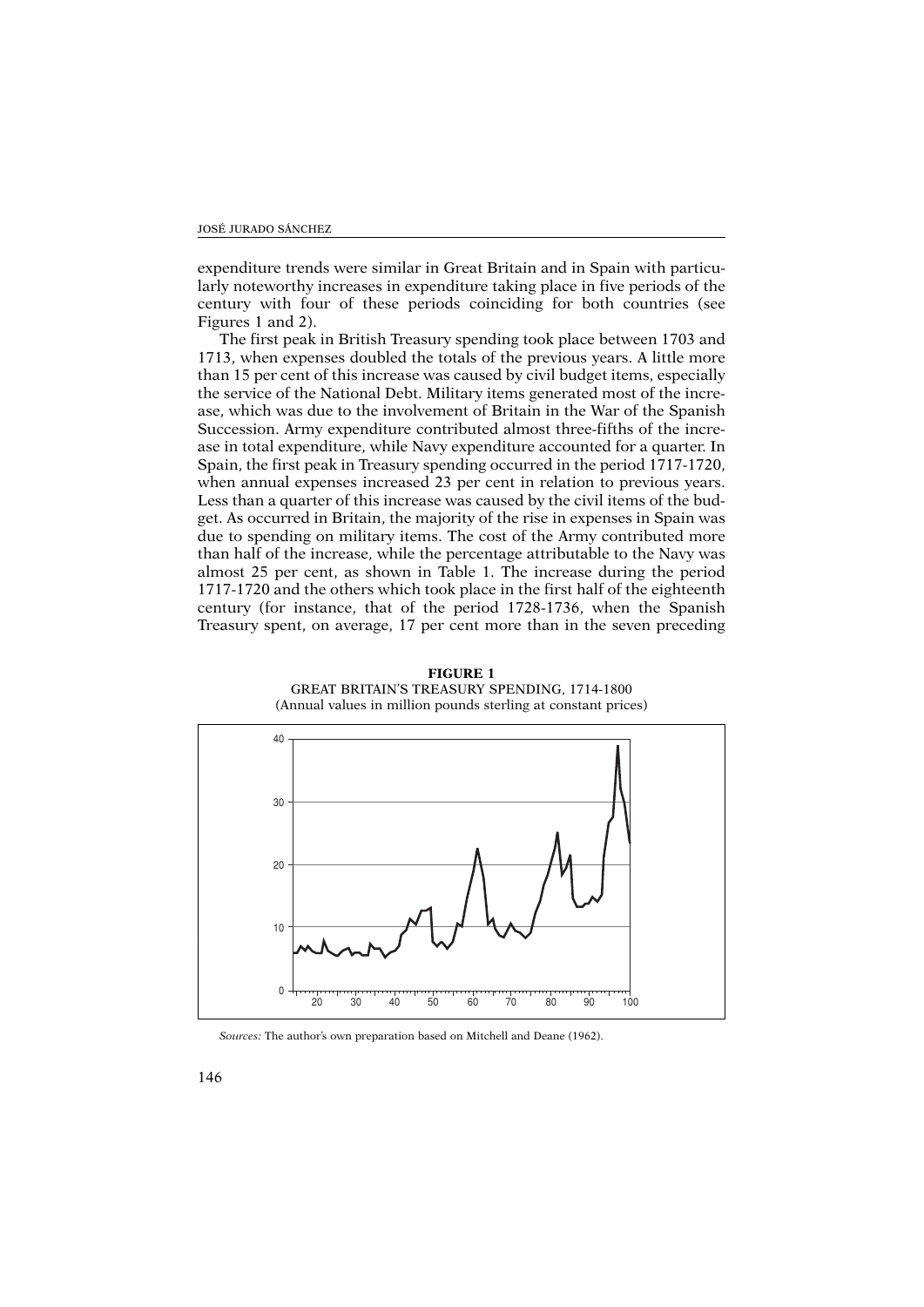#### MILITARY EXPENDITURE, SPENDING CAPACITY AND BUDGET CONSTRAINT IN...

**FIGURE 2** SPAIN'S TREASURY SPENDING, 1714-1800 (Annual values in million reales of vellón at constant prices)



*Sources:* The author's own preparation based on Jurado-Sánchez (2006).

years) were caused by the wars following Philip V's refusal to accept the treaties of Utrecht. This King's foreign policy involved attempts to regain the territories lost during the War of Spanish Succession, especially those in Italy. In 1717 and 1718 Spanish troops conquered Sardinia and Sicily, but Britain, France, Austria and the Netherlands formed an alliance and ejected Spain from these territories before 1720<sup>13</sup>.

The second huge increase in Treasury spending in both Spain and Britain took place during the 1740s. In Great Britain, expenses increased by almost two-thirds between 1731-1739 and 1740-1748. This increment was caused in its entirety by the military items of the budget. Army expenditure contributed almost three-fifths of the rise in expenditure and Navy spending more than two-fifths. The service of the National Debt made up 1.5 per cent of the increase, and the rest of the civil items accounted for a negative percentage. The funding of the War of Jenkins's Ear and the War of Austrian Succession caused these increases. These wars, especially the latter, were also the most important factors behind the increase Spain's public spending between 1742 and 1746. Treasury payments during this period rose, on an average annual rate, by 40 per cent in relation to the previous five years. Civil items made up

<sup>&</sup>lt;sup>13</sup> For the wars in which Spain participated during the reign of Philip V, see, for example, Domínguez-Ortiz (1981), pp. 49-69, and Ozanam (1996), pp. 586-93 and 625-44.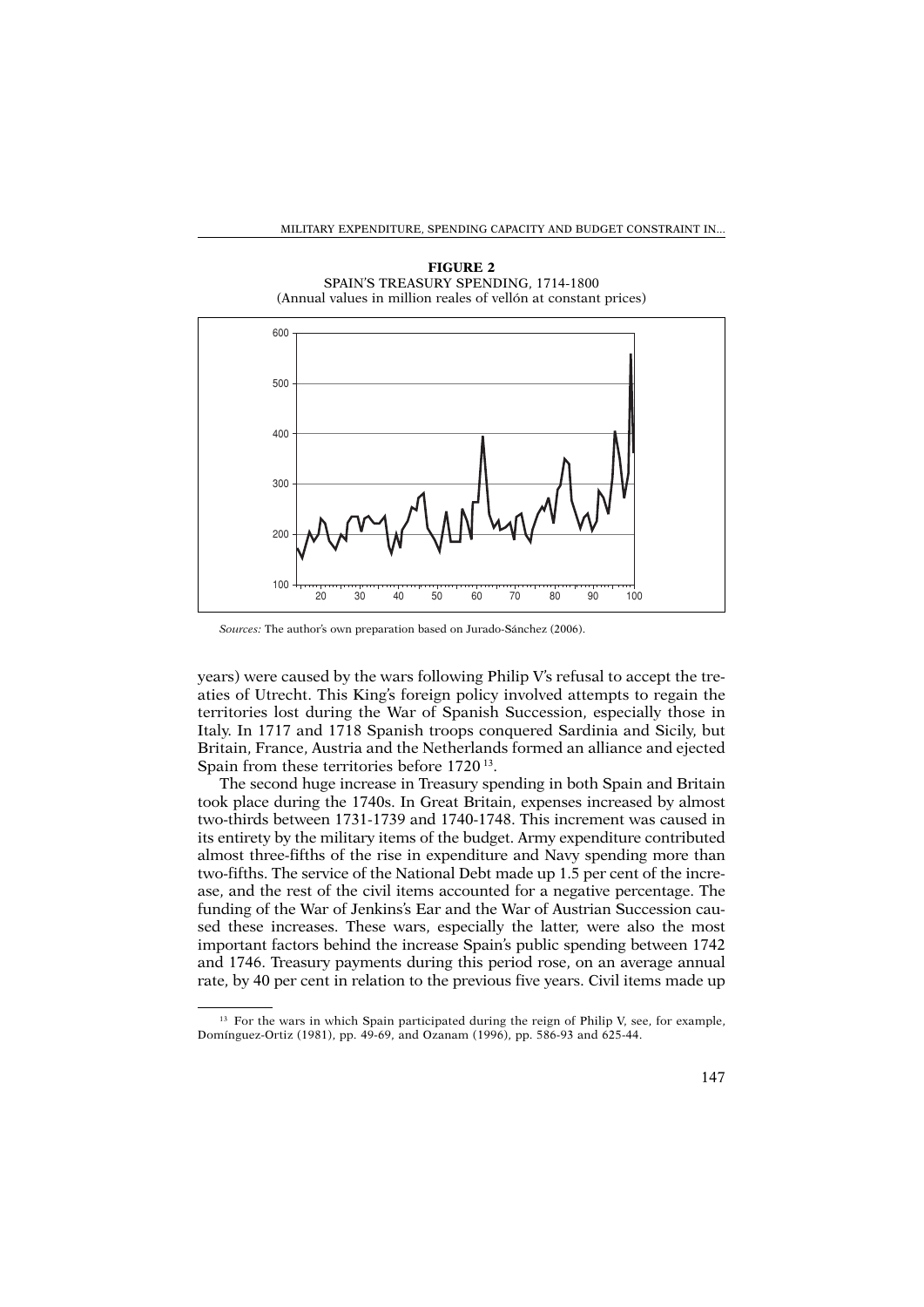|                                                                                                                                                                                                                                                    |                      |        |         |          | OF EXPENDITURE, 1700-1800 |        |                                     |                |                          |       |
|----------------------------------------------------------------------------------------------------------------------------------------------------------------------------------------------------------------------------------------------------|----------------------|--------|---------|----------|---------------------------|--------|-------------------------------------|----------------|--------------------------|-------|
|                                                                                                                                                                                                                                                    | expenditure<br>Total |        |         | Army     | Navy                      |        | the National Debt<br>The Service of |                | The other<br>civil items |       |
|                                                                                                                                                                                                                                                    | Britain              | Spain  | Britain | Spain    | Britain                   | Spain  | Britain                             | Spain          | Britain                  | Spain |
| 1700-1702 <sup>a</sup>                                                                                                                                                                                                                             | 3.76                 | 167.09 | 0.70    | 120.87   | <b>1.29</b>               | 10.88  | 1.16                                | 0.26           | 0.61                     | 35.08 |
| 1703-1713 <sup>a</sup>                                                                                                                                                                                                                             | 7.73                 | 205.47 | 3.06    | 40.39    | 2.26                      | 20.39  | 1.65                                | $\overline{5}$ | 0.75                     | 43.08 |
| 1700-1702/1703-1713b                                                                                                                                                                                                                               | 3.97                 | 38.38  | 2.36    | 19.52    | 0.97                      | 9.51   | 0.49                                | 1.35           | 0.14                     | 8.00  |
| 1700-1702/1703-1713                                                                                                                                                                                                                                | 105.58               | 22.97  | 337.14  | 16.15    | 75.19                     | 87.41  | 42.24                               | 519.23         | 22.95                    | 22.80 |
| 1703-1713 <sup>d</sup>                                                                                                                                                                                                                             |                      |        | 59.45   | 50.86    | 24.43                     | 24.78  | 12.34                               | 3.52           | 3.53                     | 20.84 |
| 1731-1739ª                                                                                                                                                                                                                                         | 6.01                 | 182.88 | 1.33    | 83.42    | 1.23                      | 26.72  | 2.39                                | 23.03          | $\frac{8}{10}$           | 49.71 |
| 1740-1748 <sup>a</sup>                                                                                                                                                                                                                             | 9.87                 | 256.35 | 3.58    | 67.80    | 2.85                      | 87.80  | 2.45                                | 30.35          | 0.99                     | 70.40 |
| 1731-1739/1740-1748                                                                                                                                                                                                                                | 3.86                 | 73.47  | 2.25    | $-15.62$ | 1.62                      | 61.08  | 0.06                                | 7.32           | $-0.07$                  | 20.69 |
| 1731-1739/1740-1748                                                                                                                                                                                                                                | 64.23                | 40.17  | 69.17   | $-18.72$ | 131.70                    | 228.59 | 2.51                                | 31.78          | $-6.60$                  | 41.62 |
| 1740-1748 <sup>d</sup>                                                                                                                                                                                                                             |                      |        | 58.29   | $-21.26$ | 41.97                     | 83.14  | 1.55                                | 9.96           | $-1.81$                  | 28.16 |
| 1749-1755 <sup>a</sup>                                                                                                                                                                                                                             | 8.06                 | 203.37 | 1.71    | 74.06    | 2.04                      | 49.46  | 3.16                                | 3.70           | $\frac{4}{11}$           | 76.15 |
| 1756-1763 <sup>a</sup>                                                                                                                                                                                                                             | 16.05                | 301.23 | 6.63    | 101.31   | 4.72                      | 61.45  | 3.51                                | 19.00          | 1.18                     | 19.47 |
| 1749-1755/1756-1763 <sup>b</sup>                                                                                                                                                                                                                   | 7.99                 | 97.86  | 4.92    | 27.25    | 2.68                      | 11.99  | 0.35                                | 15.30          | 0.04                     | 43.32 |
| 1749-1755/1756-1763°                                                                                                                                                                                                                               | 99.13                | 48.12  | 287.72  | 36.79    | 131.37                    | 24.24  | 1.07                                | 413.51         | 3.51                     | 56.89 |
| 1756-1763 <sup>d</sup>                                                                                                                                                                                                                             |                      |        | 61.58   | 27.84    | 33.54                     | 12.25  | 4.38                                | 15.63          | 0.50                     | 44.27 |
| 1768-1775 <sup>a</sup>                                                                                                                                                                                                                             | 9.13                 | 228.96 | 1.69    | 95.84    | 1.75                      | 55.39  | 4.50                                | 11.26          | 1.19                     | 66.47 |
| 1776-1783 <sup>a</sup>                                                                                                                                                                                                                             | 8.25                 | 315.91 | 6.50    | 102.64   | 4.96                      | 92.74  | 5.40                                | 29.85          | 1.37                     | 90.68 |
| 1768-1775/1776-1783 <sup>b</sup>                                                                                                                                                                                                                   | 9.12                 | 86.95  | 4.81    | 6.80     | 3.21                      | 37.35  | 0.90                                | 18.59          | 0.18                     | 24.21 |
| 1768-1775/1776-1783                                                                                                                                                                                                                                | 99.89                | 37.98  | 284.61  | 7.09     | 183.43                    | 67.43  | 20.00                               | 65.10          | 15.13                    | 36.42 |
| 1776-1783 <sup>d</sup>                                                                                                                                                                                                                             |                      |        | 52.74   | 7.82     | 35.20                     | 42.95  | 9.87                                | 21.38          | 1.97                     | 27.84 |
| 1784-1791 <sup>a</sup>                                                                                                                                                                                                                             | 15.49                | 238.69 | 2.31    | 78.50    | 3.77                      | 60.31  | 7.71                                | 26.33          | 1.30                     | 73.53 |
| 1792-1800 <sup>a</sup>                                                                                                                                                                                                                             | 25.36                | 338.90 | 8.64    | 35.05    | 6.92                      | 79.17  | 8.17                                | 38.56          | 1.32                     | 86.11 |
| 1784-1791/1792-1800b                                                                                                                                                                                                                               | 9.87                 | 100.21 | 6.33    | 56.55    | 3.15                      | 18.86  | 0.46                                | 12.23          | 0.02                     | 12.58 |
| 1784-1791/1792-1800                                                                                                                                                                                                                                | 63.72                | 41.98  | 274.03  | 72.04    | 83.55                     | 31.27  | 5.97                                | 46.45          | 1.54                     | 17.11 |
| 1792-1800 <sup>d</sup>                                                                                                                                                                                                                             |                      |        | 64.13   | 56.43    | 31.91                     | 18.82  | 4.66                                | 12.20          | 0.20                     | 12.55 |
| Notes: Spanish figures are for the following periods: 1714-1716 and 1717-1720, 1737-1741 and 1742-1746, 1748-1758 and 1759-1762, 1770-1779 and<br>Sources: The author's calculations based on Mitchell and Deane (1962) and Jurado-Sánchez (2006). |                      |        |         |          |                           |        |                                     |                |                          |       |
| 1780–1783, and 1786–1790 and 1792–1800.<br>1 April – Apple Journal are a second time in millions of pounds eterling and <i>reales of vallée at constant mices</i>                                                                                  |                      |        |         |          |                           |        |                                     |                |                          |       |

 $\begin{tabular}{ll} \bf{TABLE\ } \bf{1} \\ \bf{THE\ } \bf{CONTRIBUTION\ } \bf{OF\ } \bf{MILITARY\ } \bf{ITBMS\ TO\ THE\ } \bf{NCRASE} \end{tabular}$ 148**TABLE 1** THE CONTRIBUTION OF MILITARY ITEMS TO THE INCREASE

JOSÉ JURADO SÁNCHEZ

vellón at constant prices. Annual average expenditure in millions of pounds sterling and *reales* of *vellón* at constant prices. abcd

Increase in expenditure between the cited periods (in millions).

Increase in expenditure between the cited periods (in percentages).

Contribution of budget items to rise in expenditure in the cited period (in percentages).

148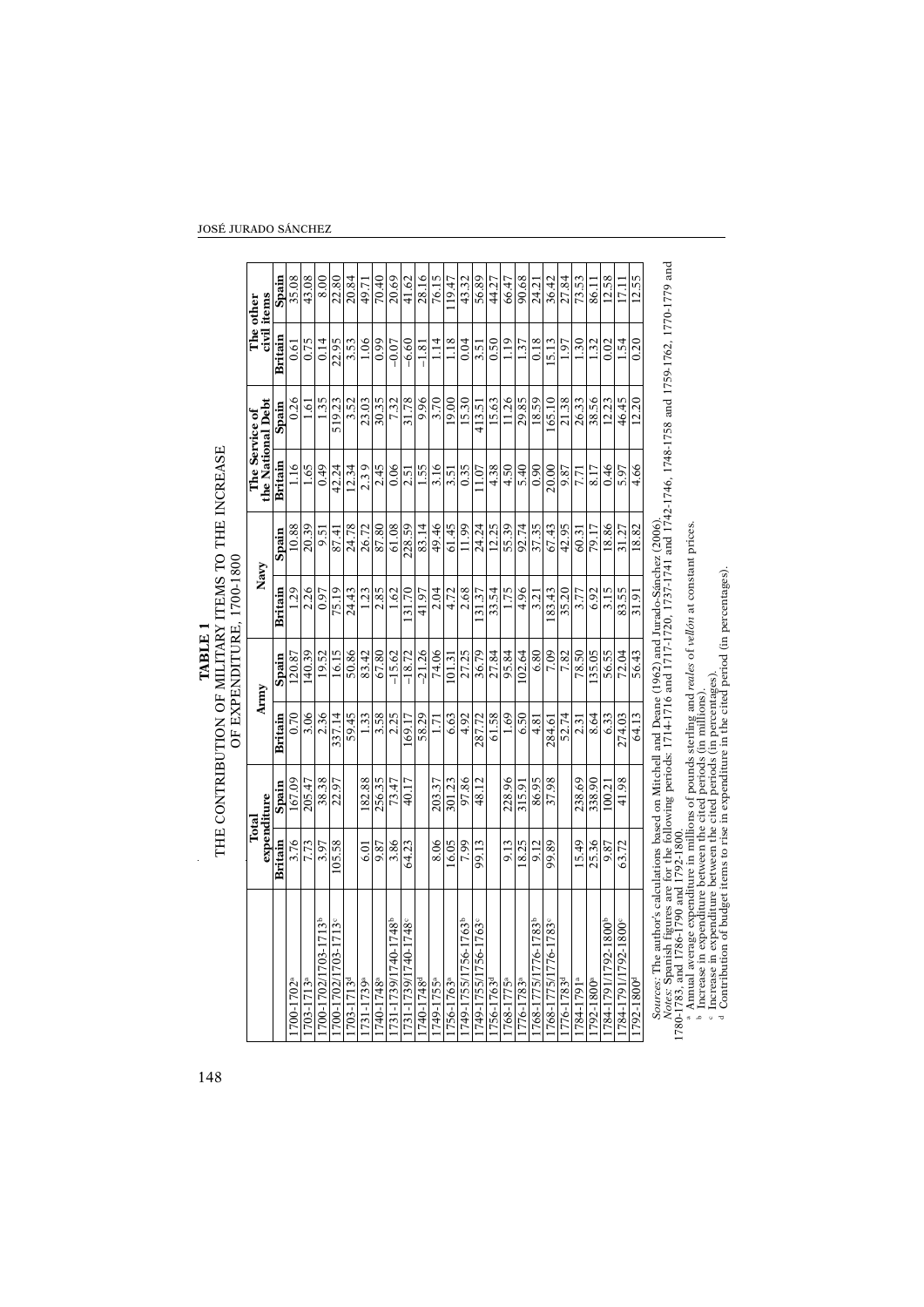less than two-fifths of the increase, whereas more than three-fifths was due to military spending. On this occasion the Navy played the largest role in the increase, doubling its expenditure and accounting for more than four-fifths of the increase, while Army spending decreased by more than 15 per cent.

Another peak in Spanish and British Treasury spending occurred in 1756-1763 and again the increases were caused largely by a tense international situation. In Britain, the impact of military outlays on the Treasury was again greater than in Spain. After eleven years of armed peace in Europe, from 1748 onwards, military operations returned to both the Old and the New World as a result of the Seven Years War. This military conflict caused 95 per cent of the increase in public spending in Great Britain. The financing of the Army made up more than three-fifths of the increase of total expenditure, while that of the Navy contributed one-third of the total increase in expenses. Servicing the National Debt accounted for more than 4 per cent with other civil items making up the rest. Spain entered the Seven Years War in 1761, during the final stages, a circumstance that Britain used to enhance its victory. As a result of this war, the Spanish Exchequer spent 48 per cent more in 1759-1762 than in the preceding ten years. Two-fifths of this rise was due to Army and Navy expenditure and almost three-fifths to civil items. This was the only period in which the civil items of the budget played a larger part in the increase than military items, a situation which was probably due to the brief Spanish involvement in the war and to the rise in expenditure of several civil items.

Most of the increases in public expenditure which took place in Spain and Great Britain between 1776 and 1783 were also caused by the wars which broke out during this period. We refer in particular to the War of Independence of the United States of America. British Exchequer spending doubled between 1768-1775 and 1776-1783. Army spending accounted for more than half of the increase and spending on the Navy more than onethird. The cost of the service of the National Debt made up almost 10 per cent of the increase. The financing of the involvement of Spain in the War of Independence contributed considerably to pushing up expenditure in the early 1780s. Another contributing factor was the Spanish Navy's attack on Algiers to prevent Algerian raids on Spain's southern coasts. In this period, the Spanish Treasury spent almost two-fifths more than in the previous ten years. More than half of this increase was due to the Army and Navy, especially the latter, which accounted for 43 per cent of the rise because the majority of the battles in the above-mentioned wars were naval conflicts. Almost half of the increase was caused by the civil items, to a large extent due to the service of the National Debt. The notable contribution of this item was caused by the first repayments on *vales reales,* a hybrid of war bond and paper money issued from 1780, in part to finance the war against Britain, which increased the amount required to service the National Debt by a factor of 2.6 in the next three years.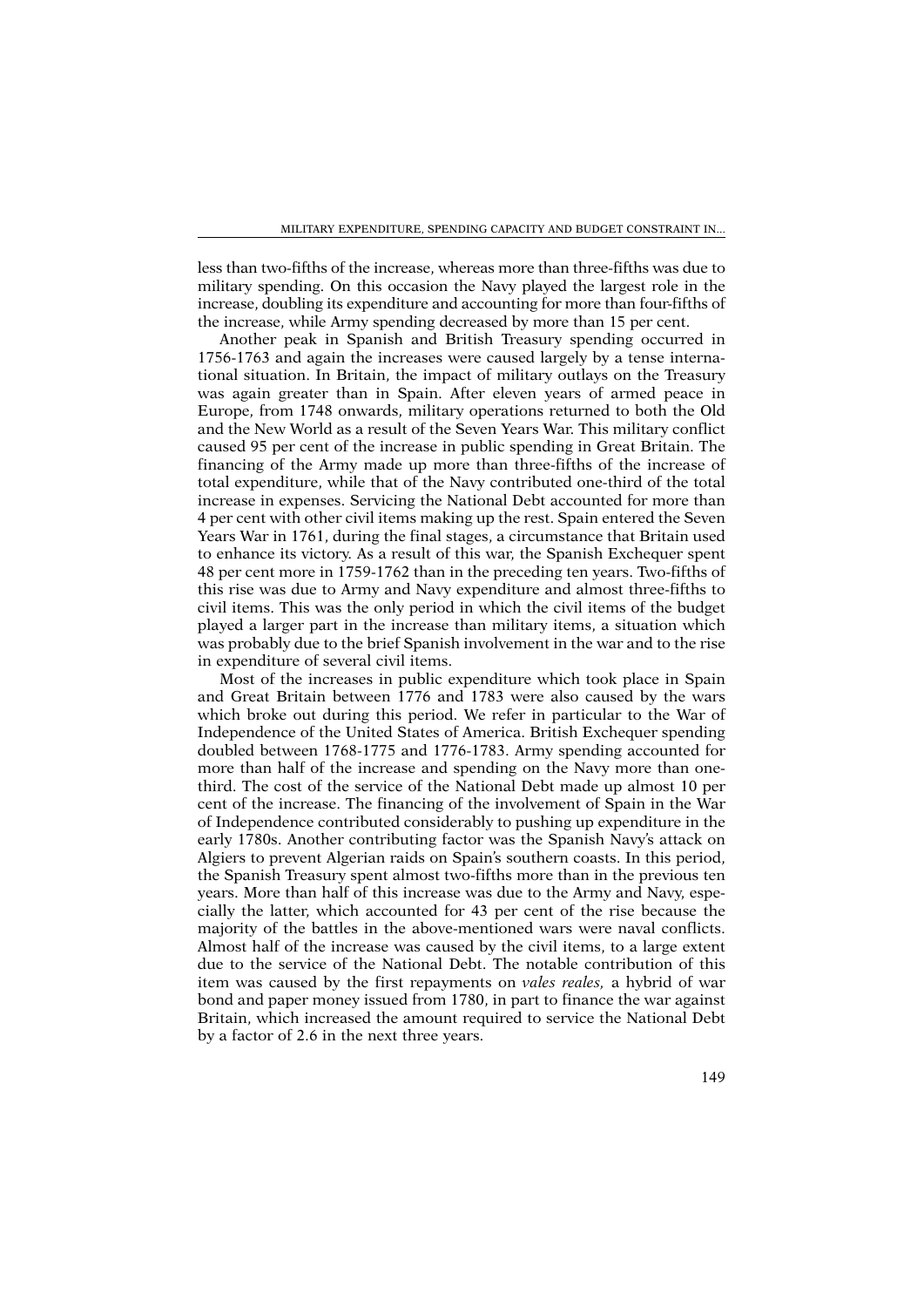#### JOSÉ JURADO SÁNCHEZ

The last spending peak of the Spanish and British National Treasuries occurred between 1792 and 1800. The expenses of the British Exchequer grew by almost 64 per cent, almost two-thirds of this increase being generated by the financing of the Army, plus almost another third by the financing of the Navy, and almost 5 per cent by the service of the National Debt. In Spain, Treasury spending also peaked in the same period. The sum paid by the Exchequer was, on an average annual rate, 42 per cent greater than in the five-year period of 1786-1790. A little over three-quarters of this increase was due to military items of the budget. Army spending accounted for 56 per cent of the increase in expenditure as a result of the Pyrenees War, a land war in which Spain and France fought from 1793 to 1795. Navy spending made up less than one-fifth of the increase, as a result of the fact that military conflicts with Britain from 1797 onwards were largely naval. As regards civil expenses, they accounted for almost a quarter of the total increase in expenditure, half of this percentage corresponding to the service of the National Debt. It was once again the repayment of the *vales reales* which pushed up (up to 70 per cent) the level of this item. On average, the Exchequer paid off yearly *vales* to the value of 17 million *reales* in 1786-1794, and 83 million in 1795-1800.

If we consider the five periods in which increases in expenditure were greatest jointly, we can see that the impacts of various items of the budget on Treasury spending were different in Great Britain and in Spain. As shown in Figure 3, in Britain the impact of military spending was much gre-





*Sources:* The author's computations based on Mitchell and Deane (1962) and Jurado-Sánchez (2006). *Notes:* \* For Spain, 1714-1800.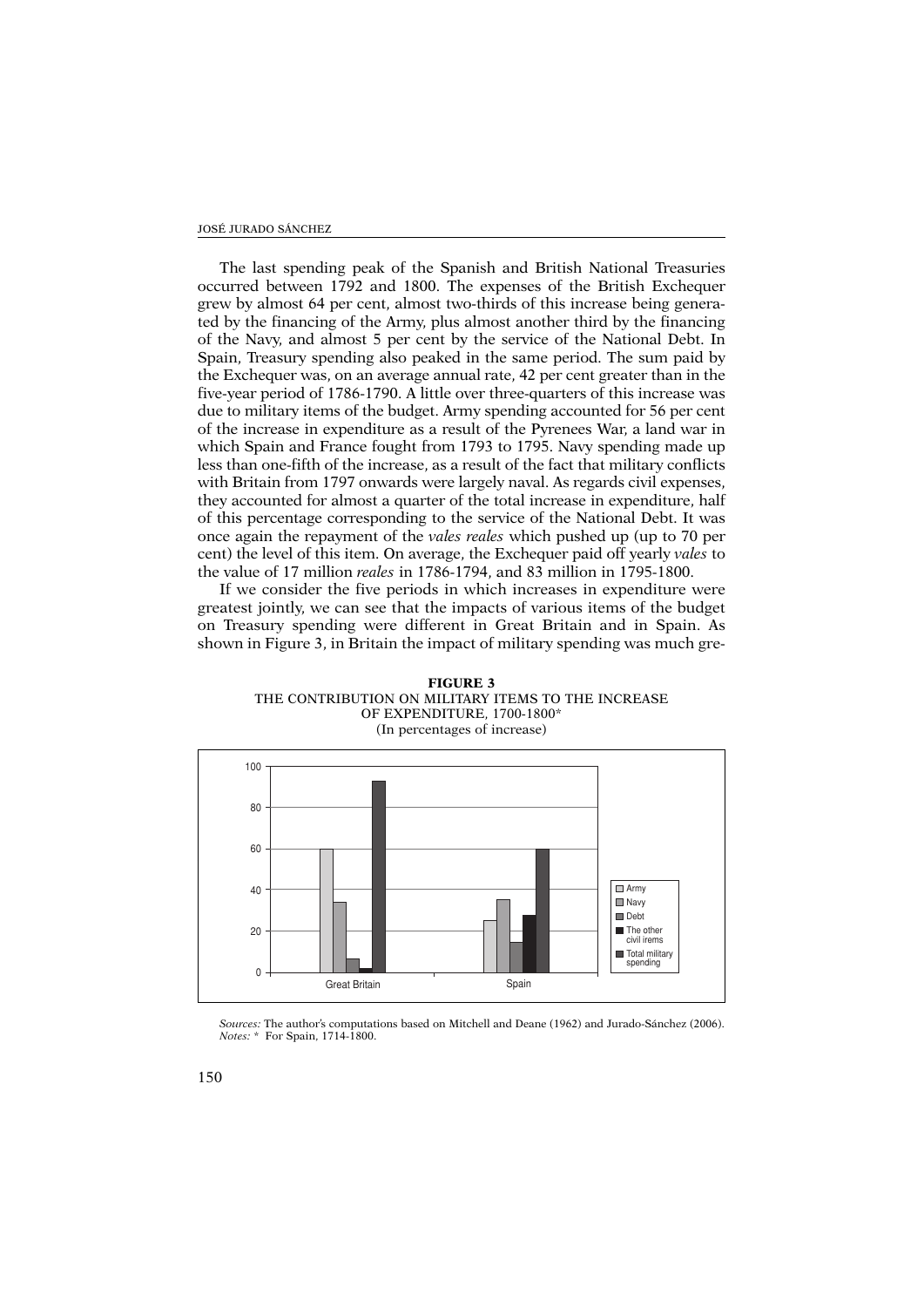ater than in Spain, while in Spain the impact of civil items was greater than in Britain. In this country, almost 93 per cent of the increase in expenditure was caused by the military items of the budget, whose contribution went from 84 per cent in 1703-1713 to 100 per cent in 1740-1748 and 96 per cent in 1792-1800. Army spending made up almost three-fifths of this contribution, and spending on the Navy accounted for a little over one-third. In Spain, three-fifths of the increase was brought about by the need to finance the Army (one-quarter) and the Navy (more than one-third). This average annual percentage was even greater in 1717-1720 and 1792-1800, periods in which military outlays made up 75 per cent of increase in expenditure. As for the civil items, these accounted for two-fifths of the increase, almost 14 per cent of it being due to the service of the National Debt. In Britain, civil spending contributed to the increase in total expenditure far less than in Spain (just over 7 per cent) almost all of which was made up by debt repayment.

## **2.2. The factors of financing of the increase in public spending**

Did the conflicts between Britain, Spain and other countries, in fact, raise the volume of spending permanently to a higher level? Which factors contributed to finance the increase in public expenditure? As far as the first question is concerned. Peacock and Wiseman  $(1961)$  prove that in the twentieth century public spending in the United Kingdom grew during wartime and never returned to its pre-war levels. This phenomenon, in which, firstly, expenses increased because of the financing of the wars, and later, when the conflicts finished, the increment continued due to debt servicing and other necessities caused by wars, is known as the «ratchet effect». Can the same thing be said for eighteenth-century Britain and Spain? All of the rises in British public spending are due primarily to a large increase in military outlays. Debt repayment, used to finance military needs, increased towards the end of each war and is maintained in the first years of peace. On the conclusion of a war, the increasing debt repayment line crosses the military line coming down, exceeding it by a rising margin each time <sup>14</sup> (Figure 4). In Spain the service of the National Debt line never exceeded the military spending line (Figure 5), and total civil expenditure only exceeded military outlays in three years in the 1760s.

The large increases in public expenditure caused by the considerable financial requirements of the foreign policies of both British and Spanish rulers during the eighteenth century could only be satisfied by either large increases in tax revenue, or the issue of National Debt, or both. In Britain,

<sup>&</sup>lt;sup>14</sup> According to Mann (1991, pp. 485-486), this generated a permanent war state and increased public spending.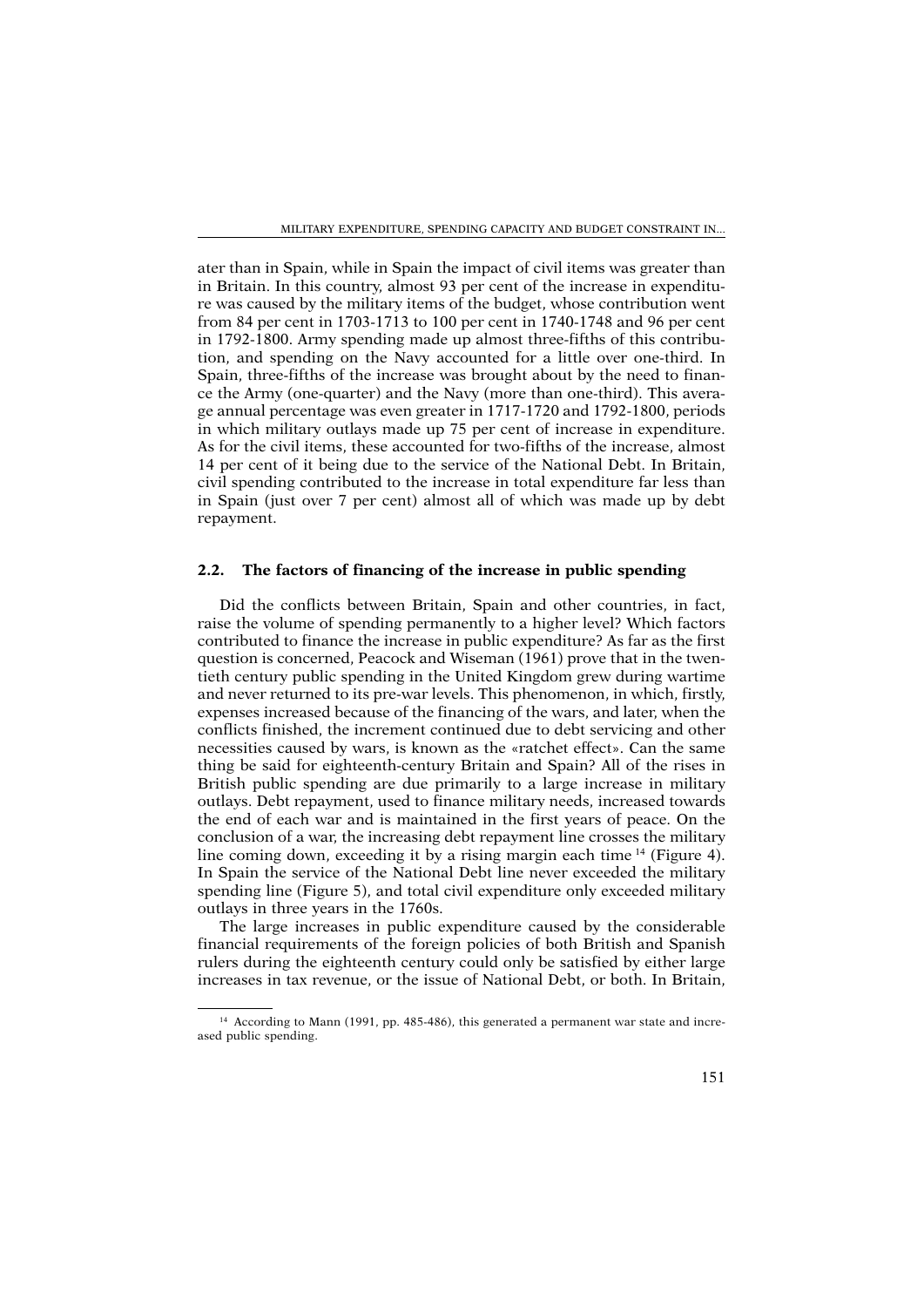



*Sources:* The author's own preparation based on Mitchell and Deane (1962).

**FIGURE 5** THE «RATCHET EFFECT» IN SPAIN'S TREASURY SPENDING, 1714-1800 (Annual values in million reales of vellón at constant prices)



*Sources:* The author's own preparation based on Jurado-Sánchez (2006).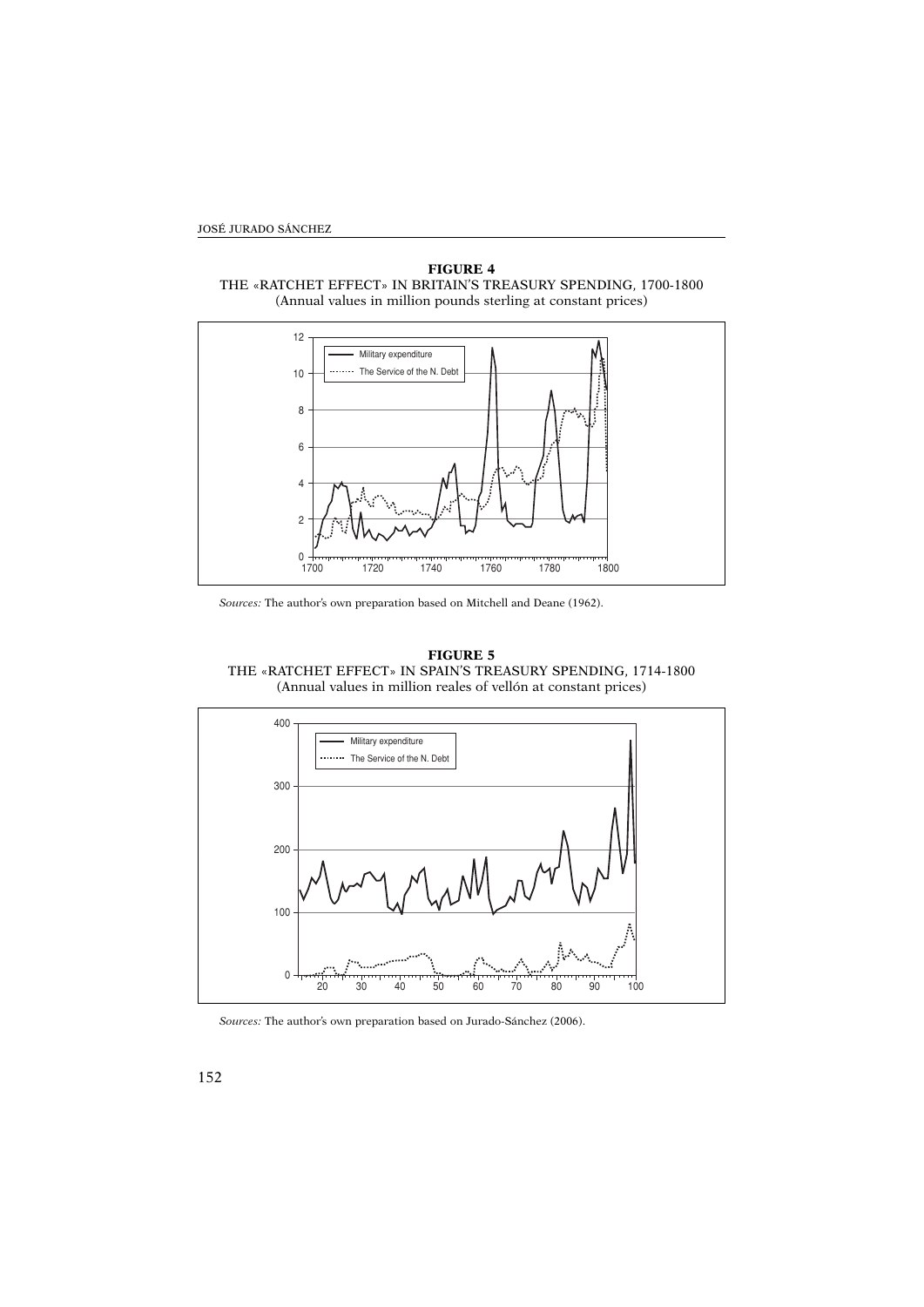net fiscal income grew in real terms by a factor of 3, while in Spain fiscal income rose 126 per cent between 1713 and 1742 15. Several factors lay behind these increases. One factor was the positive evolution of the economies of both countries. Reconstructed estimates for the growth rates of total output suggest that Britain's real national income may have increased by a factor of around 3 during the eighteenth century 16. In Spain, the crisis of the seventeenth century ended around the middle of this century, recovery beginning around 1680. This recovery, however, was halted by the War of Spanish Succession. After the war, both population and farming output grew strongly over the following decades. Owing to the increase in demand and to the affordable prices of foodstuffs and land to rent, the output of industry and domestic and foreign trade also grew 17.

Another factor which contributed to the growth of public revenue was the successful administrative management of the tax system. In Britain, this factor might have been even more important than economic growth 18. In Spain, a notable part of the increase in revenue was due to the reforms which, from 1714 onwards, introduced a set of new direct taxes (the *equivalentes*) levied on production factors in Aragon in order to bring them into line with Castilian taxes. If economic growth and tax reforms did not yield enough money to fund the wars, British and Spanish rulers appealed for credit and, in the case of the Spanish, left a legacy of debt. The size of Britain's National Debt jumped from one million pounds sterling in 1688 to 244 million pounds in 1790. This enormous increase was the result of a variety of institutional innovations established after the Glorious Revolution (see section 4). In Spain, the importance of the National Debt was far less than in Britain. Philip V of Spain (1701-1746) left more than 500 million *reales* undischarged, the so-called *créditos de testamentaría* 19. Government debt increased considerably in the last decades of the century. The Exchequer raised 725 million *reales* in the first three years of the 1780s by means of the issue of *vales reales* 20. So, Spain was able to obtain the additional revenue with which to fund the wars of this decade, since there were no fiscal reforms and the economy stagnated from the mid 1760s. Twenty years later, Spain's economy entered a crisis, coinciding with a peak in Treasury spending as a result of the wars against France and Britain. The agrarian crisis and a sharp

<sup>15</sup> Mitchell and Deane (1962), pp. 386-88, O'Brien (1988), pp. 1-6, García-Lombardero (1978), pp. 79-83, and Fernández-Albaladejo (1979) pp. 54-57 and 77-83.

<sup>16</sup> Engerman and O'Brien (2004), pp. 451-57. Crafts (1985), p. 45.

<sup>17</sup> Anes (1970), pp. 427-30. Fernández-Díaz (1985), pp. 17-53. Marcos-Martín (2000), pp. 650-70.

<sup>&</sup>lt;sup>3</sup> O'Brien (1988), pp. 6-8.

<sup>19</sup> *Archivo General de Palacio, Administrativa, legajo* 539.

<sup>20</sup> *Archivo General de Simancas, Dirección General del Tesoro, Inventario,* 16, *Guión,* 23, *legajo* 49.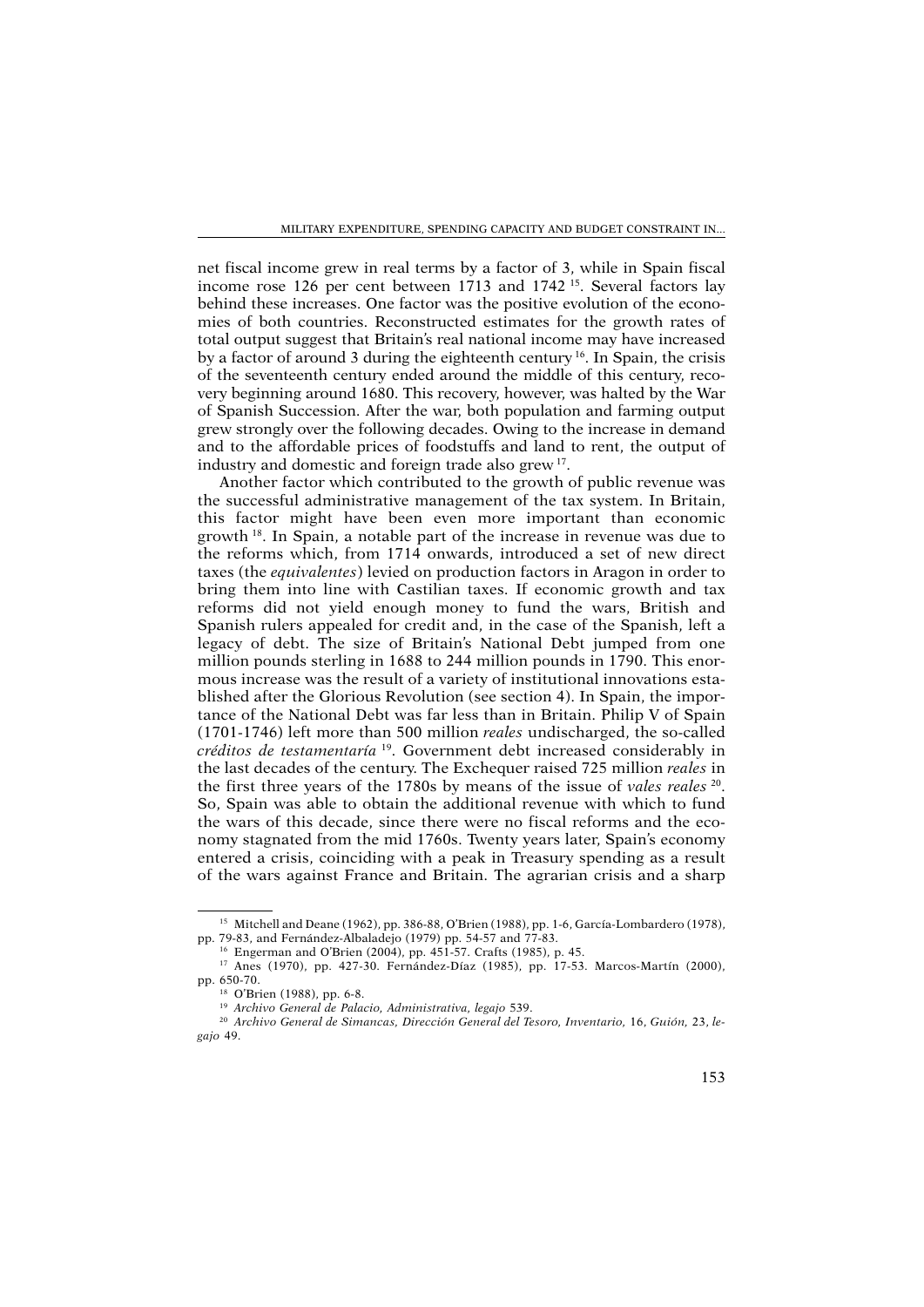rise in farming prices caused problems for industry as manufactured production could not continue to grow if the vast majority of the population spent its disposable income on purchasing food supplies. Trade also declined in the 1790s, since a succession of wars interrupted commerce during the next 15 years. This increase in public expenditure could only be financed by another huge issue of National *vales reales* of almost 1,000 million *reales* in the second half of the 1790s, double the figure of a few years earlier.

#### 3. ESTIMATING THE PROPORTION OF ARMY AND NAVY SPENDING IN SEVERAL ECONOMIC AND FISCAL VARIABLES

Due to the difficulties involved in estimating GDP for the early modern period, it is not easy to determine the weight of military outlays in this aggregate variable accurately. Nevertheless, the available estimates of Spanish and British GDP and the calculations of Army and Navy spending for both countries presented in these pages show that the military burdens on GDP were higher in Britain than in Spain. During the second half of the eighteenth century, in Spain the financing of the Army and Navy absorbed, on average, 7 per cent of GDP, while in Britain the average percentage was almost 9 per cent. These percentages are much higher than the figures for the period 1870-1913, when the military burdens were 2 per cent of GDP in Spain and 2.6 in Britain<sup>21</sup>. The differences between the two countries are larger if military spending and debt repayment are considered jointly. The sum paid by the British Exchequer for both budgetary items accounted for more than 16 per cent of GDP and GDP per capita, double the figure spent by the Spanish Exchequer (see Table 2).

Also, in Spain, public expenditure and military spending per capita were far lower than in Britain. The growth rate of Britain's Treasury spending was far greater than that of the population. Both variables reached seven million in the 1710s, but in the last decade of the century the former increased by a factor of 3.5 to 24 million and the latter grew by less than 50 per cent to ten million. Therefore, expenditure per head of population suffered a sharp increase. The British Exchequer spent one pound sterling per head of population in the 1710s and almost two and half pounds in the 1790s (Table 3). In Spain, per capita expenditure rose by almost a quarter. The population increased, averaging out different estimates, by 42 per cent, while public spending increased by 76 per cent. In the period 1712-1717, the Spanish Exchequer spent 24 *reales* for each inhabitant and more than 30 in 1797.

<sup>21</sup> Eloranta (2007), p. 260.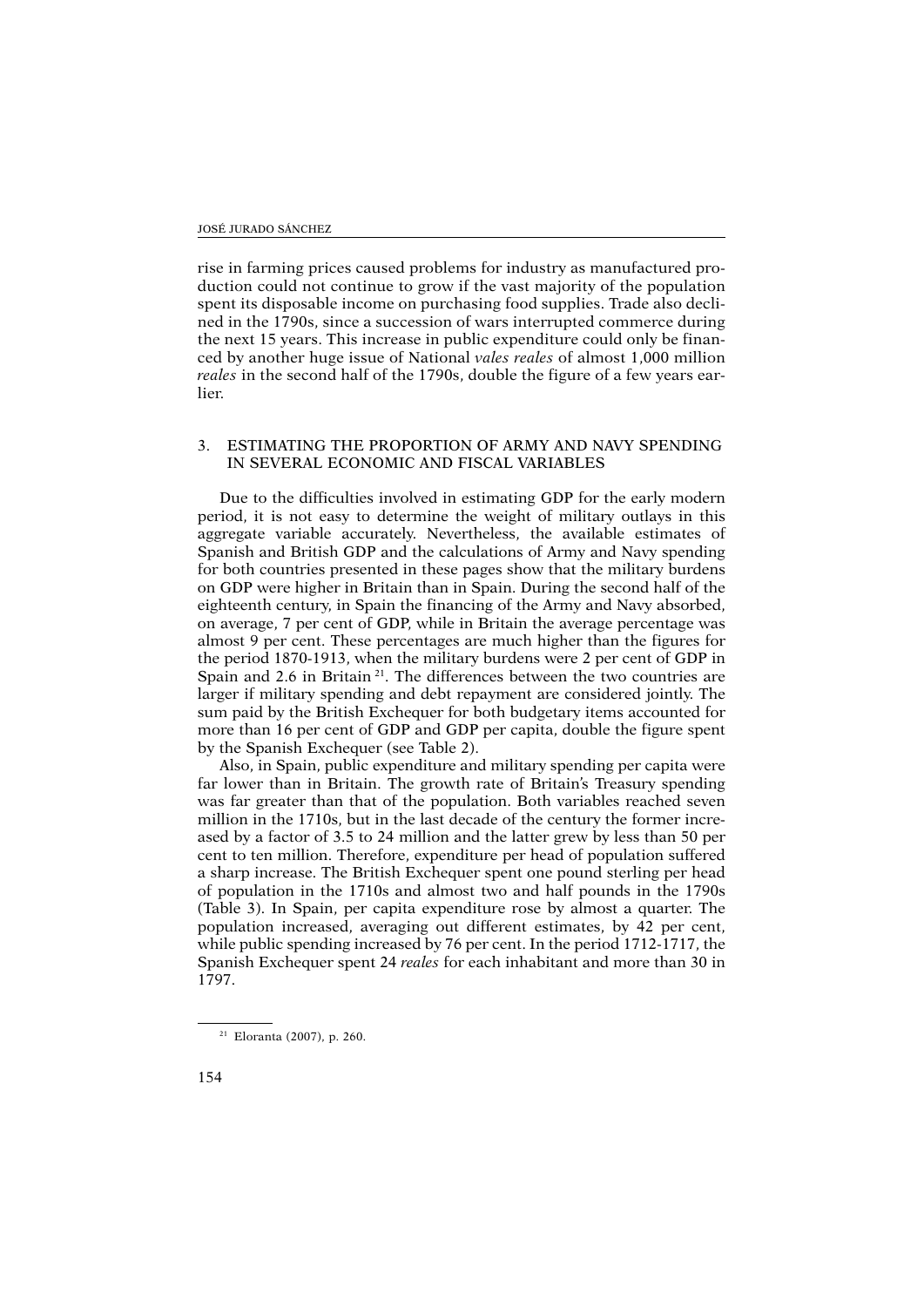|           |                                            | GDP                   |                | <b>Military</b><br>Spending |                      | Military Spending<br>as % of GDP                                               | Military Spending+<br>Debt as % of GDP<br>Britain Spain<br>$\frac{1}{\pi}$<br>$\frac{1}{\pi}$<br>$\frac{8.48}{6.85}$<br>$\frac{8.48}{15.48}$<br>$\frac{8.48}{7.06}$ |       | per capita<br>GDP                                                                                        |                                                                                           |
|-----------|--------------------------------------------|-----------------------|----------------|-----------------------------|----------------------|--------------------------------------------------------------------------------|---------------------------------------------------------------------------------------------------------------------------------------------------------------------|-------|----------------------------------------------------------------------------------------------------------|-------------------------------------------------------------------------------------------|
|           | Britain                                    | Spain                 | <b>Britain</b> | Spain                       | <b>Britain</b>       |                                                                                |                                                                                                                                                                     |       |                                                                                                          |                                                                                           |
| 1700      | n/a                                        |                       | n/a            |                             |                      | $rac{\text{Spin}}{8.41}$ $rac{8,41}{6,66}$ $rac{6,60}{6,17}$ $rac{9,25}{6,58}$ | <b>Britain</b><br>$\frac{n/a}{15.48}$<br>$\frac{15.49}{13.41}$<br>$\frac{16.99}{18.99}$                                                                             |       | $\begin{array}{r}\n\textbf{Britain} \\ \hline\n\begin{array}{r}\n1/3 \\ 1.032\n\end{array}\n\end{array}$ |                                                                                           |
| 1750-1760 |                                            | $\frac{1,616}{2,013}$ | 742            | $\frac{136**}{134}$         | $\frac{n/a}{8.68}$   |                                                                                |                                                                                                                                                                     |       |                                                                                                          | $\frac{\text{Spin}}{215}$ $\frac{1}{216}$ $\frac{1}{218}$ $\frac{1}{218}$ $\frac{1}{218}$ |
| 1784-1796 | $\frac{7,831}{8,181}$<br>$\frac{6}{9,548}$ | 2,675                 | 659            |                             |                      |                                                                                |                                                                                                                                                                     |       |                                                                                                          |                                                                                           |
| 1795      |                                            | 2,896                 | 882            | $\frac{268}{164}$           | $\frac{8.50}{11.05}$ |                                                                                |                                                                                                                                                                     | 10.25 | 1,047                                                                                                    |                                                                                           |
| 1800      |                                            | 2,492                 | 1,730          |                             |                      |                                                                                |                                                                                                                                                                     | 8.71  | 1,329                                                                                                    |                                                                                           |
|           |                                            |                       |                |                             |                      |                                                                                |                                                                                                                                                                     |       |                                                                                                          |                                                                                           |

(MILITARY SPENDING AS % OF GDP)\* (MILITARY SPENDING AS % OF GDP)\* MILITARY BURDENS MILITARY BURDENS TABLE 2 **TABLE 2**

*Sources*: The author's calculations based on Prados (1993), Yun (1994), Carreras (2003), Álvarez-Nogal and Prados de la Escosura (2007), Mitchell and<br>Deane (1962), Crafts (1987), Jurado-Sánchez (2006), and *The Course of Sources:* The author's calculations based on Prados (1993), Yun (1994), Carreras (2003), Álvarez-Nogal and Prados de la Escosura (2007), Mitchell and Deane (1962), Crafts (1987), Jurado-Sánchez (2006), and *The Course of Exchange.*

*Notes:* Britain for 1700, 1761-1770, 1771-1780, 1781-1790 and 1791-1800.

\* Figures in millions of *reales* of *vellón* at constant prices.

\*\* The figure of Spanish military spending for 1700 corresponds to 1714.

|           | エンエッ ティア<br>Ï                                                                                                                                             |
|-----------|-----------------------------------------------------------------------------------------------------------------------------------------------------------|
| י הוחות ה | <b>The Contract of the Second Property</b><br>i<br>i<br>$C$ in $\tilde{C}$<br>りりりり<br>in Fig. The Little of the Little<br>ı<br>ĺ<br>ï<br>r<br>F<br>ı<br>j |

|          |                       | Expenditure* |         | Population** |               | Expenditure<br>Per capita | military spending<br>Per capita |                             |                                 | civil spending<br>Per capita |
|----------|-----------------------|--------------|---------|--------------|---------------|---------------------------|---------------------------------|-----------------------------|---------------------------------|------------------------------|
|          | Britain               | Spain        | Britain | Spain        | Britain       |                           | <b>Britain</b>                  |                             |                                 | <b>Spain</b>                 |
| 711-1720 | 7.00                  |              | 7.07    | 7.75         | $\frac{1}{2}$ | $\frac{\sin 41}{2447}$    | $\frac{3}{10.85}$               | $\frac{\text{Spin}}{18.90}$ | $\frac{\textbf{British}}{0.51}$ | 5.51                         |
| 751-1770 | $\frac{11.65}{17.49}$ | 189.02       | 7.59    | 9.46         |               |                           |                                 | $\frac{14.28}{14.43}$       | 0.68                            | 0.19                         |
| 781-1790 |                       | 260.18       | 9.21    | 10.75        | 1.90          |                           | 0.94                            |                             | 0.96                            | 9.78                         |
| 791-1800 | 24.31                 | 333.27       | 10.19   | 11.00        | 2.38          | 30.34                     | 1.42                            | 19.10                       | 0.96                            | 11.24                        |
|          |                       |              |         |              |               |                           |                                 |                             |                                 |                              |

Sources: The author's calculations based on Mitchell and Deane (1962), Jurado-Sánchez (2006), and estimates of Spanish population by Livi-Bacci<br>(1978), Nadal (1984), Eiras-Roel (1990), Bustelo (1993), and Pérez Moreda (199 *Sources:* The author's calculations based on Mitchell and Deane (1962), Jurado-Sánchez (2006), and estimates of Spanish population by Livi-Bacci (1978), Nadal (1984), Eiras-Roel (1990), Bustelo (1993), and Pérez Moreda (1997).

\* Annual average in millions of pounds sterling and *reales* of *vellón* at constant prices.

*Notes:*<br>\* Annual average in millions of pounds sterling and *reales of vellón a*t constant prices.<br>\*\* Average in millions of inhabitants, according to several estimates made for Spain (1712-1717, 1752-1768, 1787 y 1797) a \*\* Average in millions of inhabitants, according to several estimates made for Spain (1712-1717, 1752-1768, 1787 y 1797) and Great Britain (1710- 1711, 1750-60, 1785-1786 and 1795-96).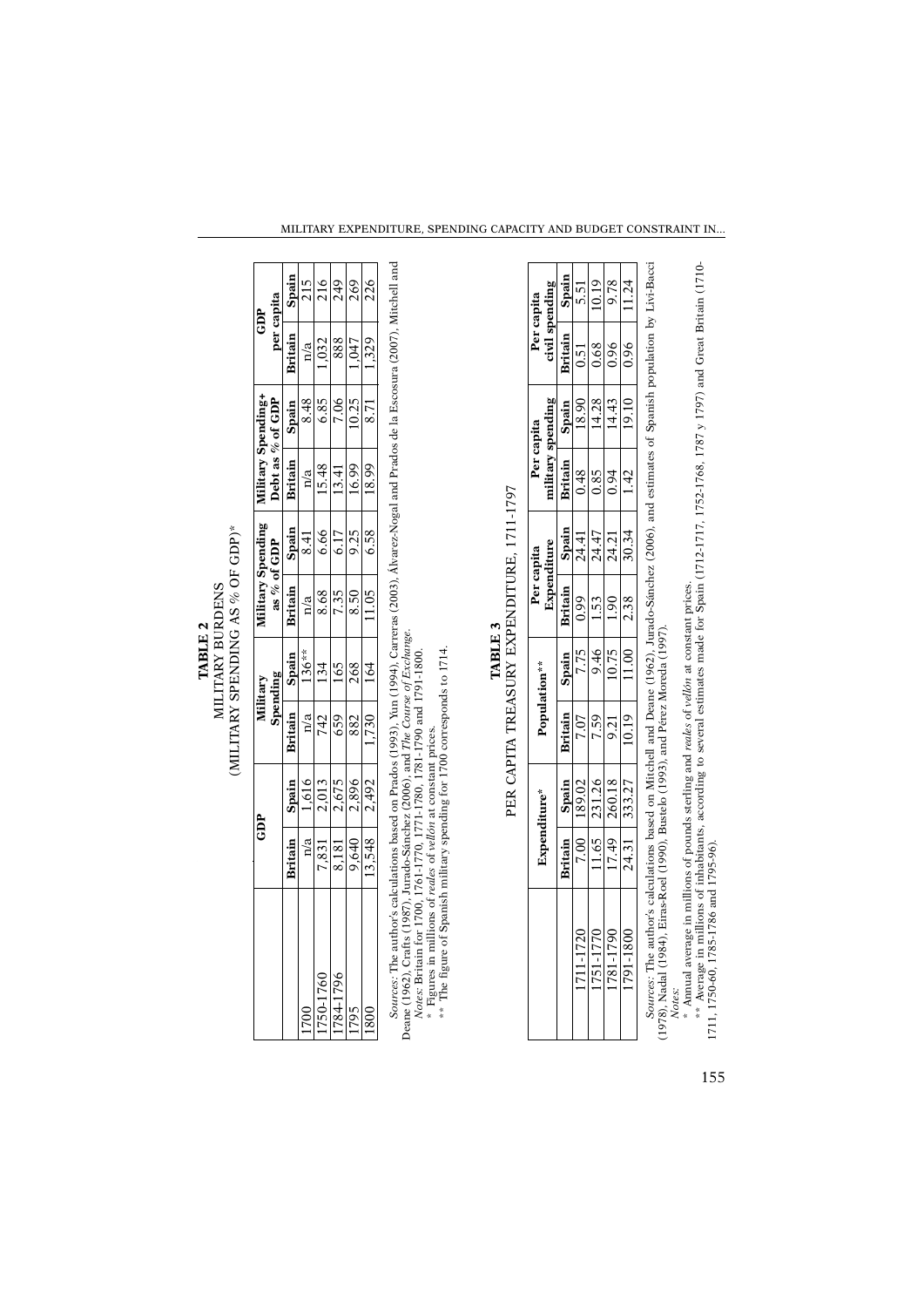The Spanish and British Exchequers spent the majority of per capita expenditure on military items, but there were large differences between the situations in both countries. The British Army and Navy absorbed, on an annual average, 55 per cent of per capita expenditure (almost one pound sterling), and the proportion of both military items was similar: 28 per cent of expenditure per head of population was spent on the Army, while a little over a quarter was spent on the Navy. Repayment of debt was the item on which the British National Treasury spent most per head of population (more than one-third). On the contrary, the British Exchequer spent smaller amounts per capita on the other civil items (10 per cent). In Spain, the weight of military spending in per capita expenditure was far greater than in Britain, but that of servicing the National Debt was far less than that of Britain. Almost two-thirds of per capita expenditure (17 *reales*) were spent on the Army and Navy. In contrast with the large sums spent on military items, the Spanish Treasury spent, on average, smaller amounts per capita on civil expenses (a little over nine *reales,* more than one-third) (Table 3 and Figure 6).

As shown in Table 4, the structure of expenditure also shows the heavy burden that the Army and Navy represented for both the Spanish and British National Budgets during the eighteenth century. In Britain, 55 per cent of expenditure was allocated to funding the Army and Navy. This ave-



**FIGURE 6** PER CAPITA EXPENDITURE, 1711-1797 \* (In percentages of total)

*Sources:* The author's computations based on references cited in Appendix and Table 3. *Notes:* \* For Spain, 1714-1800.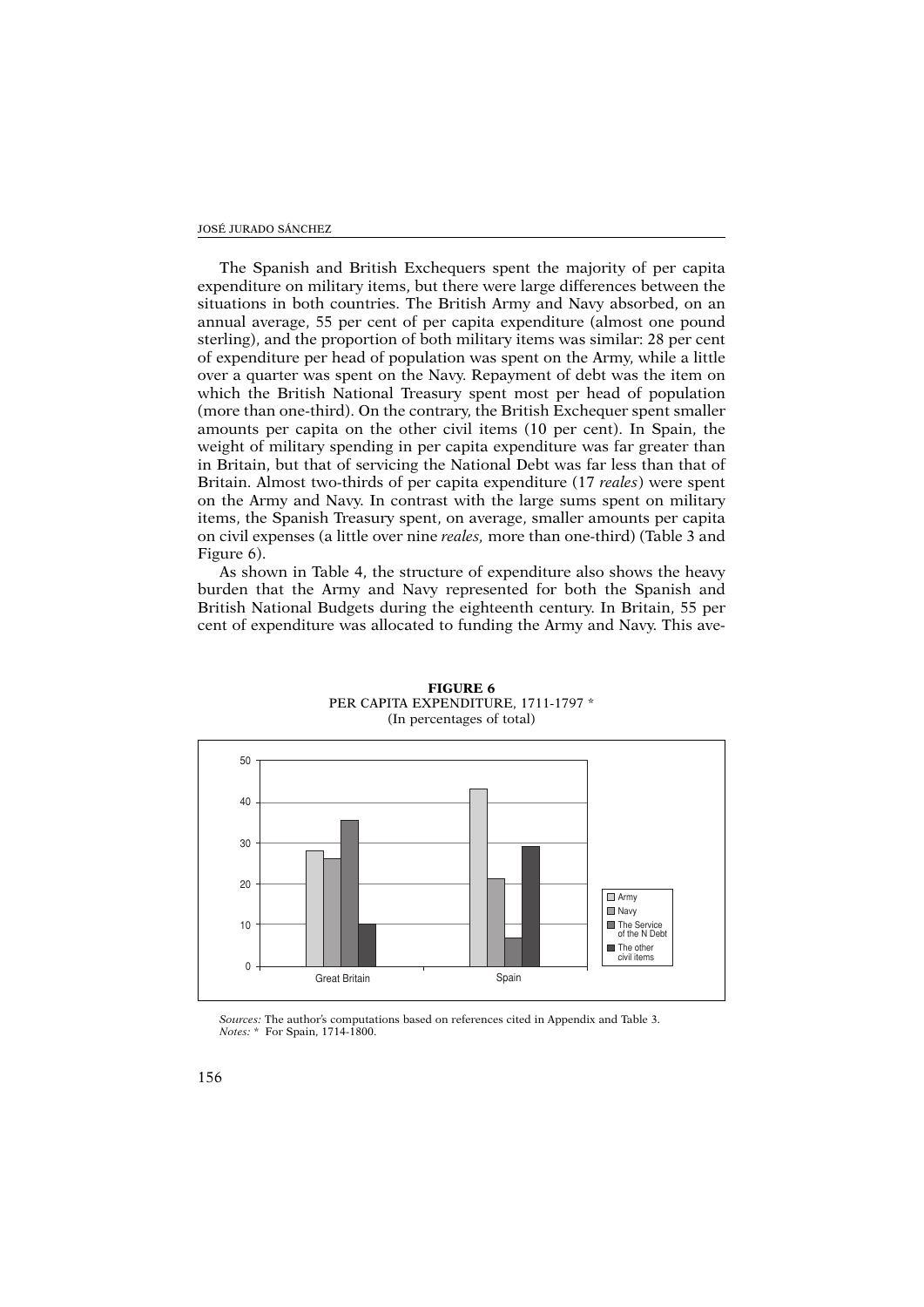|             |      |                | Army                    |                          |                                                                                          |               | Navy          |                          |                     | of the National Debt<br>The service |               |       |         |       | The other civil items    |       |
|-------------|------|----------------|-------------------------|--------------------------|------------------------------------------------------------------------------------------|---------------|---------------|--------------------------|---------------------|-------------------------------------|---------------|-------|---------|-------|--------------------------|-------|
|             |      | <b>Britain</b> | Spain                   |                          |                                                                                          | Britain       |               | Spain                    | <b>Britain</b>      |                                     |               | Spain | Britain |       |                          | Spain |
| 1700-1710   | 2.51 | 35.73          | I                       | $\overline{\phantom{a}}$ | 1.81                                                                                     | 28.89         | I             | $\overline{\phantom{a}}$ | 1.36                | 21.22                               | I             | I     | 0.74    | 11.58 | $\overline{\phantom{a}}$ | I     |
| 1711-1720*  | 1.74 | 23.65          | 132.03                  | 69.85                    | 1.62                                                                                     | 21.17         | 16.32         | 8.63                     | 2.80                | 39.99                               | 1.03          | 0.55  | 0.85    | 11.99 | 39.64                    | 20.97 |
| 1721-1730   | 1.19 | 19.72          | 120.86 59.38            |                          | 0.98                                                                                     | 15.81         | 14.81         | 7.28                     | 2.83                | 46.51                               | 11.57         | 5.69  | 1.04    | 17.71 | 56.30                    | 27.65 |
| 1731-1740   | 1.35 | 22.51          | 107.86 52.09            |                          | 1.27                                                                                     | 20.50         | 29.53         | 14.26                    | 2.36                | 39.12                               | 17.72         | 8.56  | 0.94    | 17.36 | 51.97                    | 25.09 |
| 1741-1750   | 3.52 | 33.64          | 68.35                   | 30.28                    | 3.13                                                                                     | 29.92         | 67.89         | 30.08                    | 2.65                | 25.62                               | 23.04         | 10.21 | 0.96    | 9.93  | 66.42                    | 29.43 |
| 1751-1760   | 3.43 |                | $29.62$   82.58   37.40 |                          | 2.65                                                                                     | 24.31         | 51.23         | 23.20                    | 3.03                | 29.55                               | 4.36          | 1.98  | 1.11    | 11.28 | 82.63                    | 37.42 |
| 1761-1770   | 4.03 | 26.74          | 82.40                   | 34.09                    | 3.21                                                                                     | 23.03         | 44.91         | 18.58                    | 4.60                | 35.25                               | 11.84         | 4.90  | 1.16    | 8.76  | 102.57                   | 42.43 |
| 1771-1780   | 3.81 | 27.79          | 94.03                   | 40.12                    | 2.83                                                                                     | 21.99         | 58.94         | 25.15                    | 4.36                | 34.99                               | 10.99         | 4.69  | 1.23    | 8.75  | 70.41                    | 30.04 |
| 1781-1790   | 3.85 |                | $20.54$ 85.39           | 32.82                    | 4.78                                                                                     | 24.99         |               | 69.78 26.82              | 7.25                | 41.45                               | 30.17         | 11.60 | 1.47    | 6.98  | 74.84                    | 28.76 |
| 1791-1800   | 8.00 | 31.25          | 131.44                  | 39.44                    | 6.51                                                                                     | 24.77         | 78.47         | 23.54                    | 8.13                | 33.92                               | 36.41         | 10.92 | 1.35    | 5.64  | 86.95                    | 26.10 |
| 1700-1800** | 3.34 | 29.95          | 99.46                   | 42.03                    | 2.88                                                                                     | 25.40         | 49.08         | 20.74                    | 3.94                | 34.75                               | 16.88         | 7.13  | 1.07    | 9.43  | 71.24                    | 30.10 |
| ≃           | 1.29 |                | $-0.15$                 |                          | 143                                                                                      |               | 1.84          |                          | 1.60                |                                     | 2.17          |       | 0.46    |       |                          |       |
| Ĩ           |      |                | $\ddot{\phantom{0}}$    | j                        | $\ddot{a}$ , $\ddot{a}$ , $\ddot{a}$ , $\ddot{a}$ , $\ddot{a}$ , $\ddot{a}$ , $\ddot{a}$ | $\frac{1}{2}$ | $\frac{1}{2}$ |                          | - 14<br>- 14<br>- 1 |                                     | $\frac{1}{2}$ |       |         |       |                          |       |

 $\begin{tabular}{ll} \bf{TABLE~4} \\ \bf{EXPEDTTURE~BREAKDOWN,~1700-1800} \end{tabular}$ EXPEDITURE BREAKDOWN, 1700-1800 **TABLE 4**

 $\ddot{\phantom{a}}$ 

*Sources:* The author's own calculations based on Mitchell and Deane (1962) and Jurado-Sánchez (2006).<br>*Notes: L*eft row of each country, expenditure in millions of pounds sterling (Britain) and millions of *reales* of v*e Notes:* Left row of each country, expenditure in millions of pounds sterling (Britain) and millions of *reales* of *vellón* (Spain) at constant prices. *Sources:* The author's own calculations based on Mitchell and Deane (1962) and Jurado-Sánchez (2006). Right row of each country, percentages of total expenditure.

\* 1714-1720 for Spain.

\*\* 1714-1800 for Spain.

R: cumulative growth rate.

MILITARY EXPENDITURE, SPENDING CAPACITY AND BUDGET CONSTRAINT IN...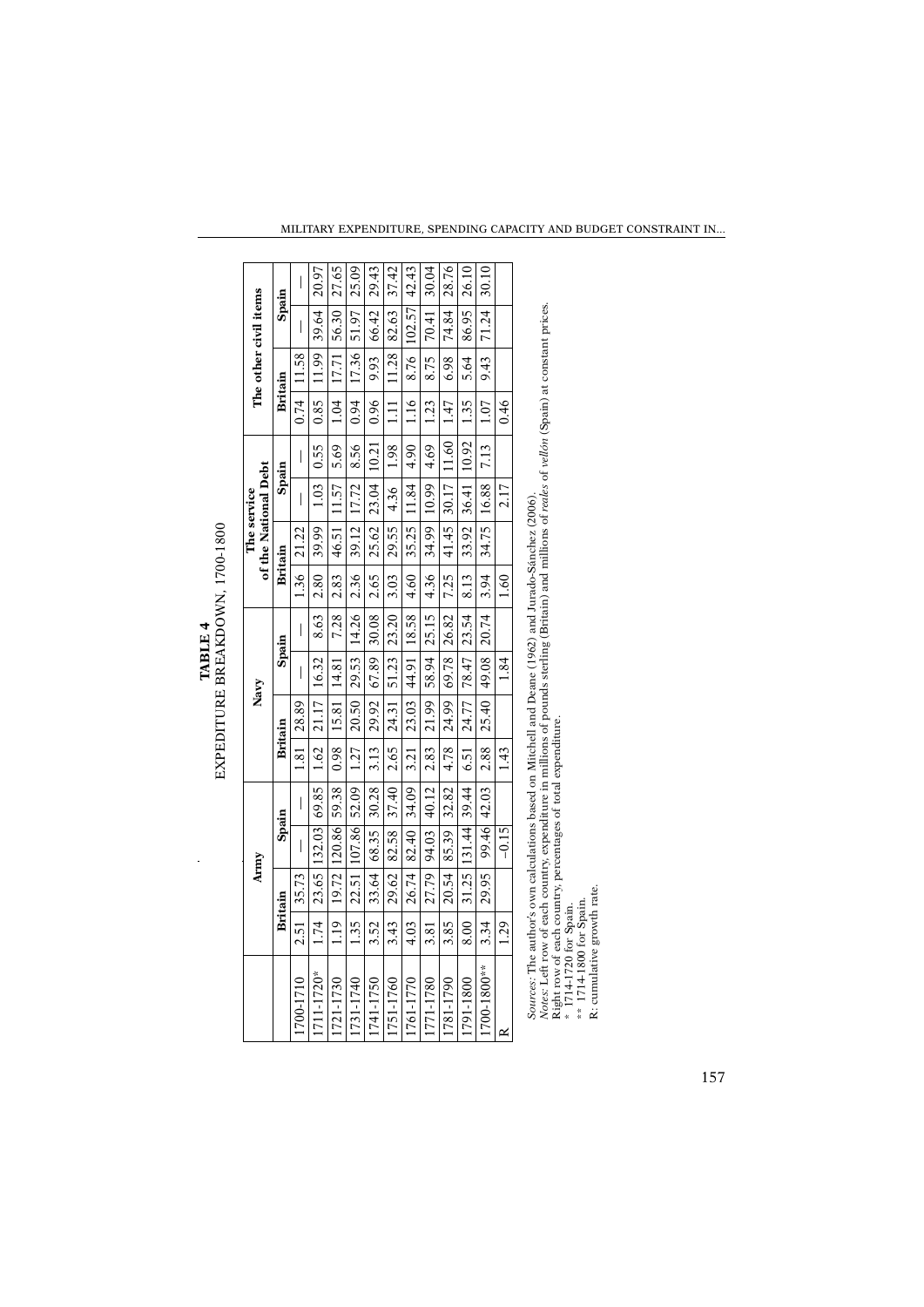rage percentage rose considerably in the first decade of the 1700s, the 1740s and the 1790s. The budgetary importance of the Army was greater than that of the Navy, since the former absorbed 30 per cent of total spending and the latter a quarter. The service of the National Debt was the most important item of the British budget, absorbing more than one-third of expenditure. The considerable weight of military spending in the structure of expenditure is also observable in Spain, but the importance of the service of the National Debt was a lot lower than in Great Britain, as it accounted for 7 per cent of total Spanish spending. More than three-fifths of Spain's Treasury spending was allocated to financing the Army and the Navy. This average percentage rose considerably between 1714 and 1740 and in the 1770s. The Army was the most important item of the budget, since it absorbed more than two-fifths of total expenditure and more than two-thirds of military spending. Nevertheless, the trend of the budgetary weight of the Army fell, as shown by its negative average annual rate of growth. Army spending grew significantly more in Britain than in Spain over the eighteenth century.

Unlike the Army, the Spanish Navy gained in budgetary importance over the eighteenth century. Its costs grew rapidly. The average annual amount spent on the Navy (a little over one-fifth of total expenditure) rose from the 1740s onwards, except during the 1760s. The growth of Navy spending was due to the numerous naval wars in which Spain participated and the building of large fleets for warfare. According to Ardant (1975), this was usual in eighteenth-century Europe. In Spain, two ministers, Patiño and Ensenada, encouraged increased spending on the fleet during the first half of eighteenth century in order to make Spain the major world power once again, as she had been in the sixteenth century. This policy meant that dockyards launched one hundred boats between 1717 and 1752 and Navy expenditure exceeded that of the Army by 70 per cent in 1744-1746 and by 25 per cent in 1747. The growth of the Spanish fleet continued in the following decades reaching the figure of more than two hundred ships by the end of the century 22.

The Navy was more prominent in the structure of expenditure in Britain than in Spain, but spending on the Navy increased more in Spain than in Britain. This shows that the Spanish Exchequer spent more on the Navy in an attempt to reduce the advantage that its greater naval power afforded Britain. However, the strength of Spanish naval power does not appear to come any closer to Britain's, since Britain spent more (25 per cent of total expenditure) than Spain (21 per cent) and Britain had a more powerful Navy than Spain or any other European country. During the major wars of the eighteenth century, Britain had many more warships than any other world power. For instance, in the War of Austrian Succession, Britain had

<sup>22</sup> Ozanam (1996), pp. 457-66. Merino-Navarro (1981b), p. 151.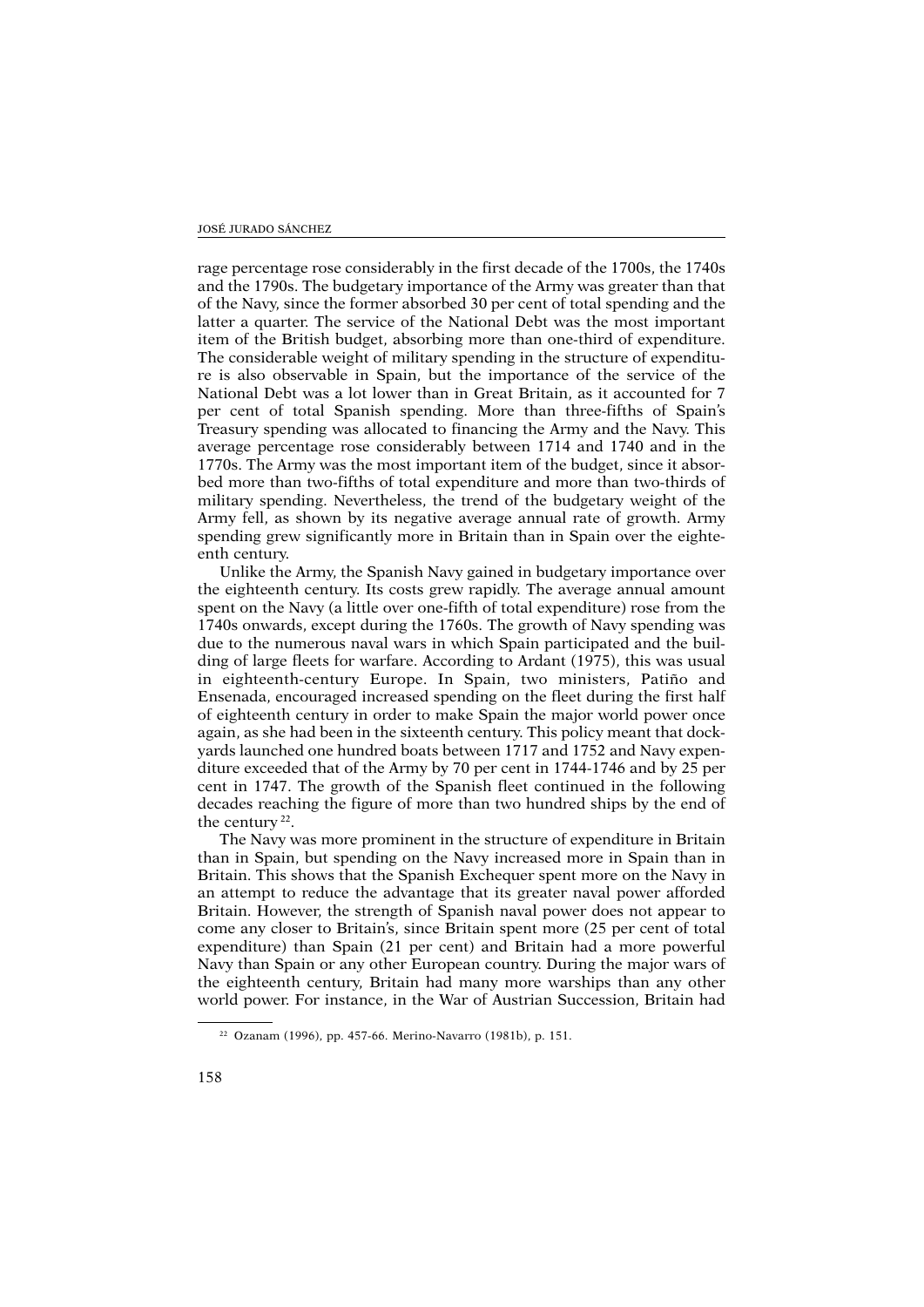115 ships of the line, 82 more than the Netherlands, 70 more than France, 79 more than Spain, and 95 more than Russia. This gap narrowed in the second half of the eighteenth century, but the differences were still remarkable. In the years of the War of Independence of the United States, Britain had 30, 48 and 89 ships of the line more than France, Spain and Russia respectively, and 58, 64 y 71 more during the French Revolutionary Wars. Ships, however, are of little value if there is a shortage of crew. For this reason, Britain also massively increased the number of seaman. British naval personnel grew by a factor of almost seven between the end of the War of the Spanish Succession and the French Revolutionary Wars, when the number of sailors exceeded 92,000 23.

The data on the structure of public spending may encourage economic historians to explore other interesting issues. One such issue involves the possibility of a «guns versus butter» theory in eighteenth-century Spain and Britain. This theory is the classic example of the production possibility frontier. It models the relationship between a country's investment in defence and civilian goods. A nation has to choose between two options when spending its finite resources. It can buy either guns or butter, or a combination of both. It seems that if an economy produces more guns (military expenditure) it must reduce its production of butter (civil spending) and vice versa. From the defence spending perspective, the impact and possibility of a guns vs. butter dilemma during the twentieth century has received substantial coverage in academic literature. In short, this dilemma expresses the idea that a percentage increase in social spending is accompanied by a proportional decrease in military spending and vice versa. Nevertheless, the existence of budgetary tradeoffs seems to be at best only partially supported in the empirical literature 24. As far as we know, there are no studies of the existence of the guns vs. butter dilemma during the eighteenth century. Therefore, this is an issue for future economic history research to explore. It is hoped that further investigation may prove the existence of the tradeoffs between military spending and other kinds of expenses, and if so, whether they favoured Britain or Spain in the pursuit of their economic and military objectives.

## 4. SPENDING CAPACITY AND BUDGET CONSTRAINT. THE GREAT ADVANTAGE OF BRITAIN

The eighteenth century was an age of warfare as a result of the struggle for economic and political world primacy which several countries were engaged in throughout the century. Britain's ambition was to become the

<sup>23</sup> Modelski and Thompson (1988), pp. 68-70. Kennedy (1987), pp. 99.

<sup>24</sup> See, for instance, Russet (1982), Domke, Eichenberg and Kelleher (1983), and Mintz (1989).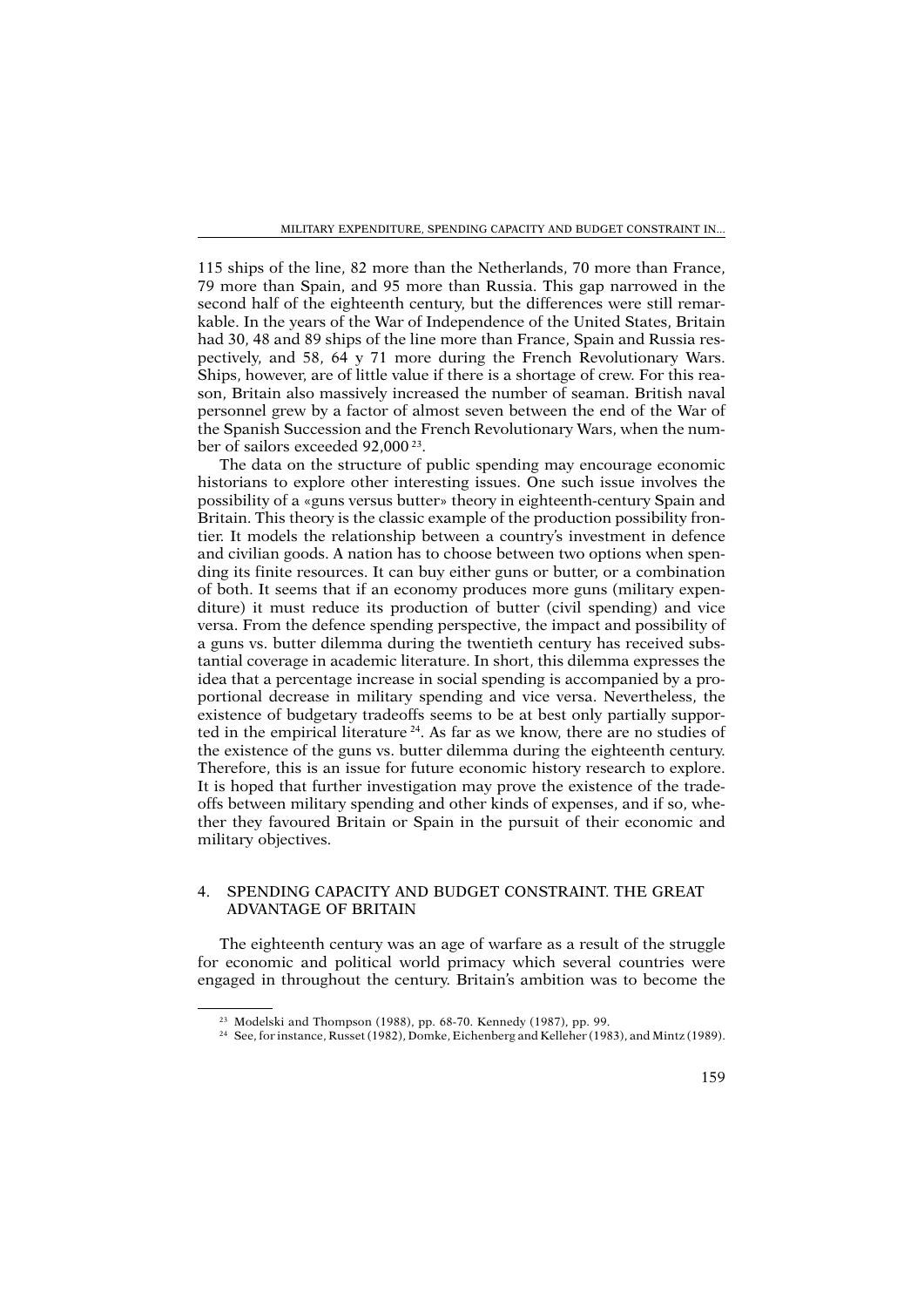#### JOSÉ JURADO SÁNCHEZ

leading world power. The aim of old powers like Spain and France was, at least, to maintain their status. We must also take into account the appearance of Russia on the European scene and the arrival of Prussia among the group of great military powers  $25$ . In the pursuit of their objectives, the governments of these countries tried to gather resources on a large-scale. However, the European states of the time, like households and firms, did not have unlimited spending power. Government expenditure was constrained by total receipts obtained by taxation or borrowing from the public. In turn, these sources of revenue were limited not only by the size of taxable object less the subsistence minimum, but also by the nature of the driving forces of the economy (Schumpeter, 1918). According to Collins (1988, p. 219), in seventeenth-century France there was a «fiscal limit» of some 30- 35 million *livres* for the levy of the *taille,* imposed by the nature of the tax and the productive wealth upon which it was levied.

To reduce budget constraints and extend their spending capacity, several states had long since introduced political and institutional changes. In the 1540s the provincial Estates of Holland started to levy efficient provincial taxes to be able to meet the financial costs of long-term public loans. In the following decade, all forced loans were abolished and a voluntary, free market for public loans emerged. Dutch public credit was maintained by an institutional web which included an efficient tax system, voluntary public loans and a mature stock market (supported by the Bank of Amsterdam). As a result, the province of Holland became an efficient entity able to mobilise funds for the wars against Spain (Hart, 2007). A comparable financial revolution occurred in England during the last years of the seventeenth century. Between the 1690s and the middle of the eighteenth century, a move away from short-term loans to regular long-term arrangements in public finance took place. A permanent national public debt was created because it established property rights and obtained the political commitment of the state, controlled by the parliament, to defray payment of the debt, sustain the institutions that underpinned it (the Bank of England) and respect for the investors who financed it. On the basis of institutional and political credibility, the British state proved highly successful in mobilising massive, cheap loans for war (Dickson, 1967). The English financial revolution generated what has been called «the square of power», consisting of a parliament (for credible tax backing of the debt), a tax bureaucracy (to collect the taxes needed to service the debt), a central bank (to maintain the market value of the debt), and the national debt (to finance wars). The effectiveness of the power emanating from this base was considerable, war being the prime mover forcing countries to adopt whatever elements of the «square of power» they could (Ferguson, 2001, pp. 15-16).

<sup>&</sup>lt;sup>25</sup> For the international situation, see Kamen (2002), Mousnier and Labrousse (1981), pp. 324-50, Domínguez-Ortiz (1981), pp. 49-64, and Kennedy (1987), pp. 73-139.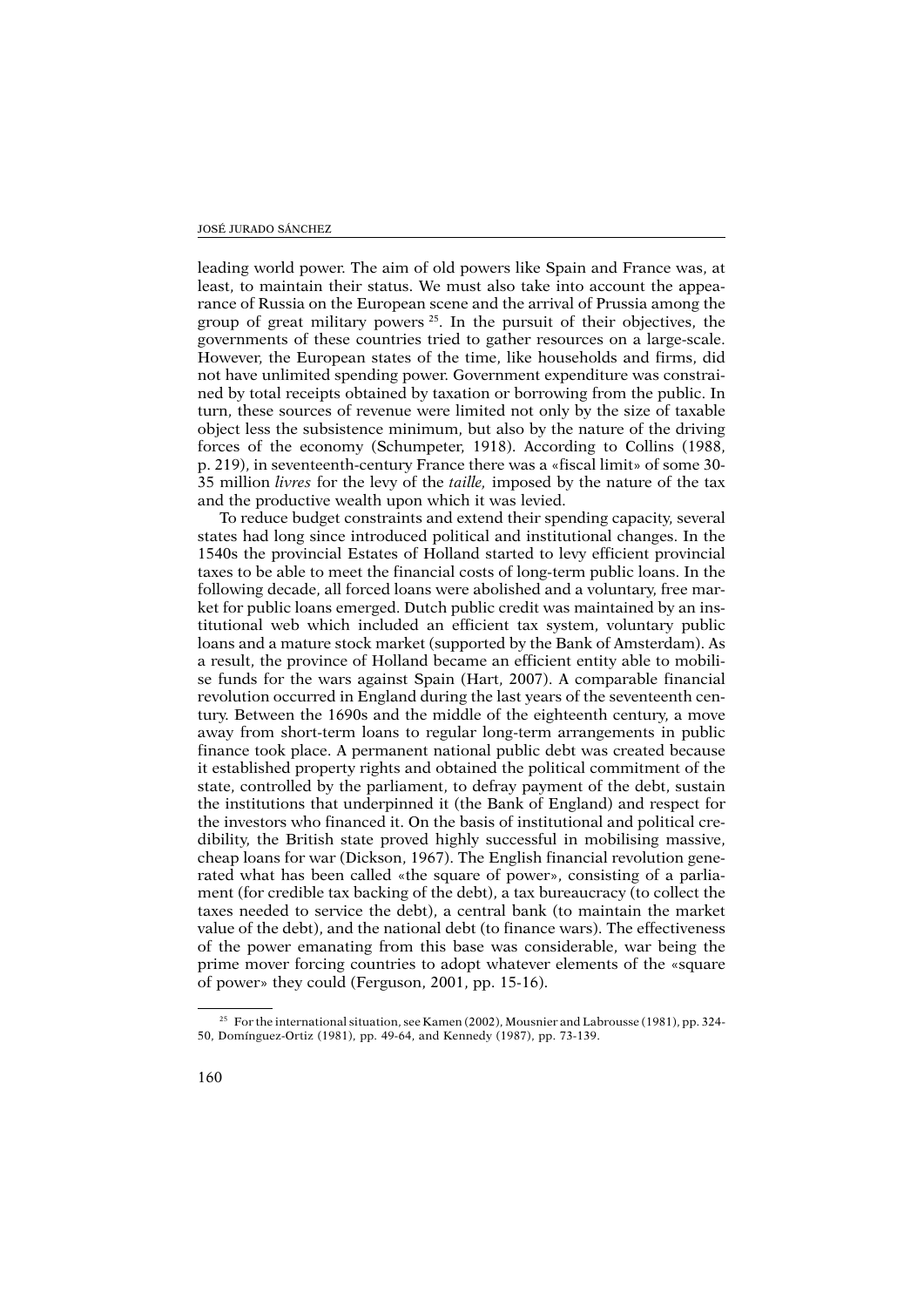It has been observed that the different national success stories in the eighteenth century depended on the adoption of a financial revolution like the English and the Dutch. Success, therefore, depended on the degree of flexibility that states showed in obtaining the necessary resources to wage increasingly costly wars. In the early modern period, warfare could not be financed in the traditional medieval way, i.e. by increases in taxation. Taxsmoothing was necessary, which meant borrowing during wartime and managing the debt in peacetime. In the long run, the relationship between fiscal resources and probity and a capacity for effective action in the international sphere prevailed (O'Brien and Hunt, 1999). Britain, France and Holland in the second half of the eighteenth century can be seen as examples. As a result of its long record of fiscal probity, Britain could continue to borrow a substantial fraction of its war expenditures at what were relatively low interest rates. France, on the other hand, had to depend on taxation since she had squandered her fiscal reputation from the 1770s onwards (Bordo and White, 1991). According to Ferguson (2001, p. 180), the key difference between France and Britain was a matter of institutions. Britain had a superior revenue-collecting system, a representative government, which tended to draw up transparent budgets and reduced the likelihood of default, a National Debt on which payments were generally made and was transparently managed, and a central bank which guaranteed the convertibility of the currency into gold and reduced the risk of default as a result of inflation. These institutions enabled Britain to sustain a much larger debt/GDP ratio than France because they ensured that the interest Britain paid on her debt was substantially less than what France paid on hers. In the Netherlands of the 1780s, the willingness to invest in state bonds had declined and defeat in the Anglo-Dutch war, coupled with a political crisis, weakened the revenue-raising system established in the sixteenth century (Hart, 2007).

According to North and Weingast (1989), French public finance did not undergo the transformations experienced in England and the Netherlands. French governments proved either incapable of implementing financial innovations or simply abandoned them. The same can be said for Spain where, during the sixteenth and seventeenth centuries, no financial revolution along English or Dutch lines took place. Tax and administrative reforms of the eighteenth century either achieved efficient institutional change, which could lead to limited and more costly access to national and international credit markets, seriously restricting Spain's spending capacity and hence eroding her possibilities of defeating Britain. In addition, it seems that eighteenth-century Spanish statesmen lived with the worry about how to pay back debt and the desire not to generate any more. This public-debt aversion prevented any reasonable debt market from being set up (González Enciso, 2007). Also, it has been argued that Spain was a poor country whose weak economy never possessed enough human and material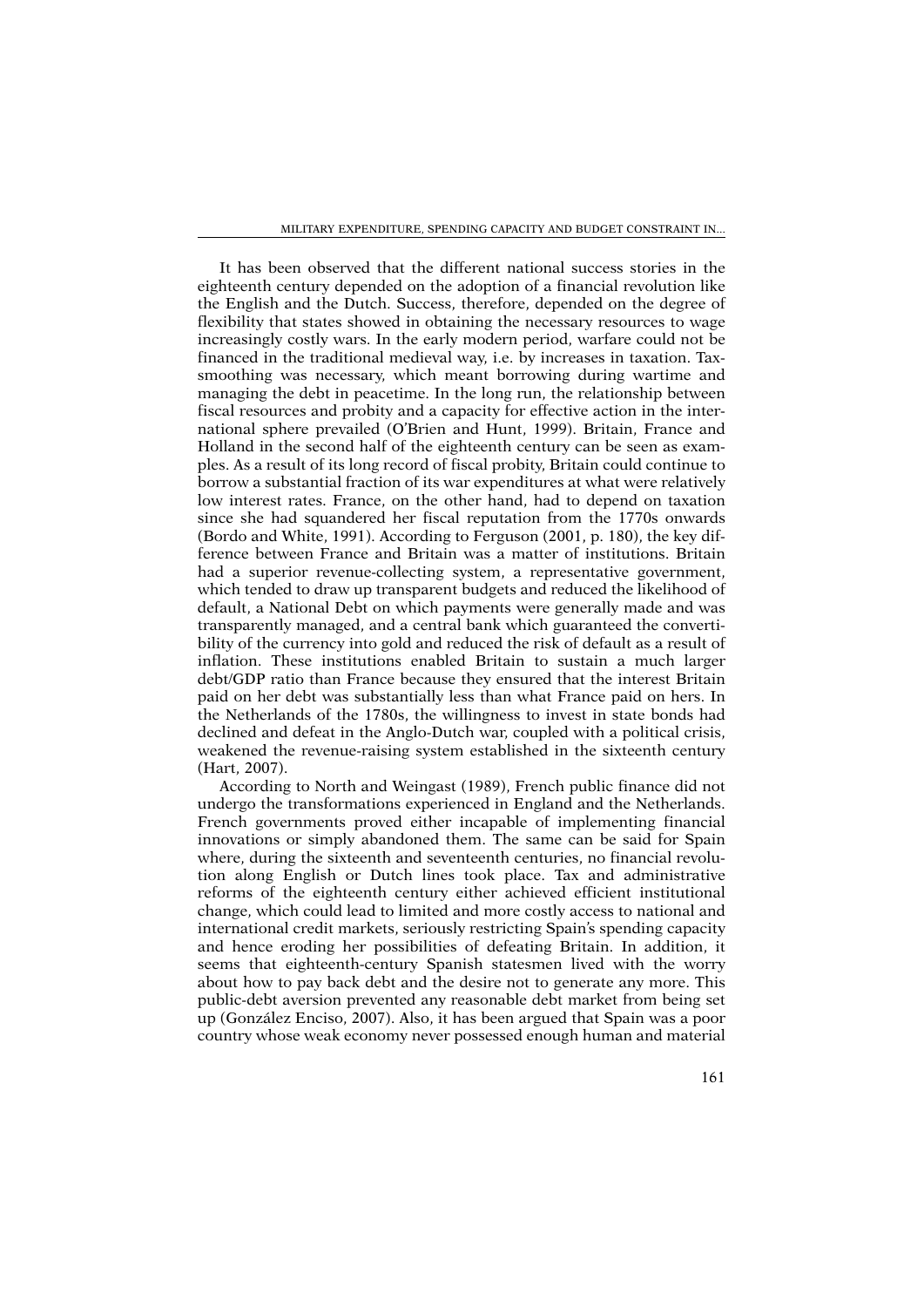#### JOSÉ JURADO SÁNCHEZ

resources to maintain its Empire, and that if she managed to do so during the sixteenth and seventeenth centuries it was due to the fact that Spain was able to gather and channel men, money, technology, weapons and warships from other peoples and territories. However, in the eighteenth century changes in the international situation prevented the access of Spain to foreign resources 26. Given that in this century, in spite of economic growth, the presumption is that Spain's resources remained inadequate to maintain her empire, we believe, then, that it would have been very difficult for Spain to contend world primacy with Britain. We consider that, besides these factors, the Spanish state had a long history of defaults which could have restricted its access to credit markets. The Spanish Exchequer declared the crown insolvent or suspended payments on several occasions during the early modern period (1557, 1598, 1607, 1647, 1652, 1662, 1739...). Default and the premium paid on a history of default were to become critical features in the later stages. The Spanish state could not fail to make payments on a frequent basis without a ruinous loss to its reputation at home and abroad, and therefore weakening her ability to borrow in the future. It would appear that, in the eighteenth century, Spain was unable to pass the real test which consisted of mobilising sufficient resources for war and, hence, to become the leading world power. This test involved the capacity of government to borrow and the interaction between the constraints on borrowing and the power to tax.

It seems that all these facts generated a budgetary inadequacy in Spain which prevented the country from gaining world supremacy. The comparative figures between Britain and Spain serve to corroborate the budgetary inferiority of the Spanish Exchequer with respect to its British counterpart. If we unify the accounting units of both countries and use only the Spanish currency (the *real* of *vellón*), the large differences between Great Britain and Spain, not only in terms of the impact of military expenditure on treasury spending, but also in the spending capacity of both countries, become clear. On an average annual rate, the British Exchequer spent five times more than its Spanish counterpart in the 87 years following the War of the Spanish Succession. This difference became even greater in the last two decades of the century, when public spending in *reales* was almost eight times higher in Great Britain than in Spain. The expenditure of the Spanish state reached its highest level in the 1730s (37 per cent of that of the British) and the lowest in the 1780s and the 1790s (13 per cent), precisely the decades when Britain gained the upper hand in its rivalry with France and Spain to achieve world supremacy. The same conclusion is reached if the volume and trend of military spending and the service of the National Debt in both countries are compared. As regards the former, the Exchequer of Britain

<sup>&</sup>lt;sup>26</sup> (Kamen, 2002). For the financial and economic foundations of the Spanish Empire, see also Bernal (2005).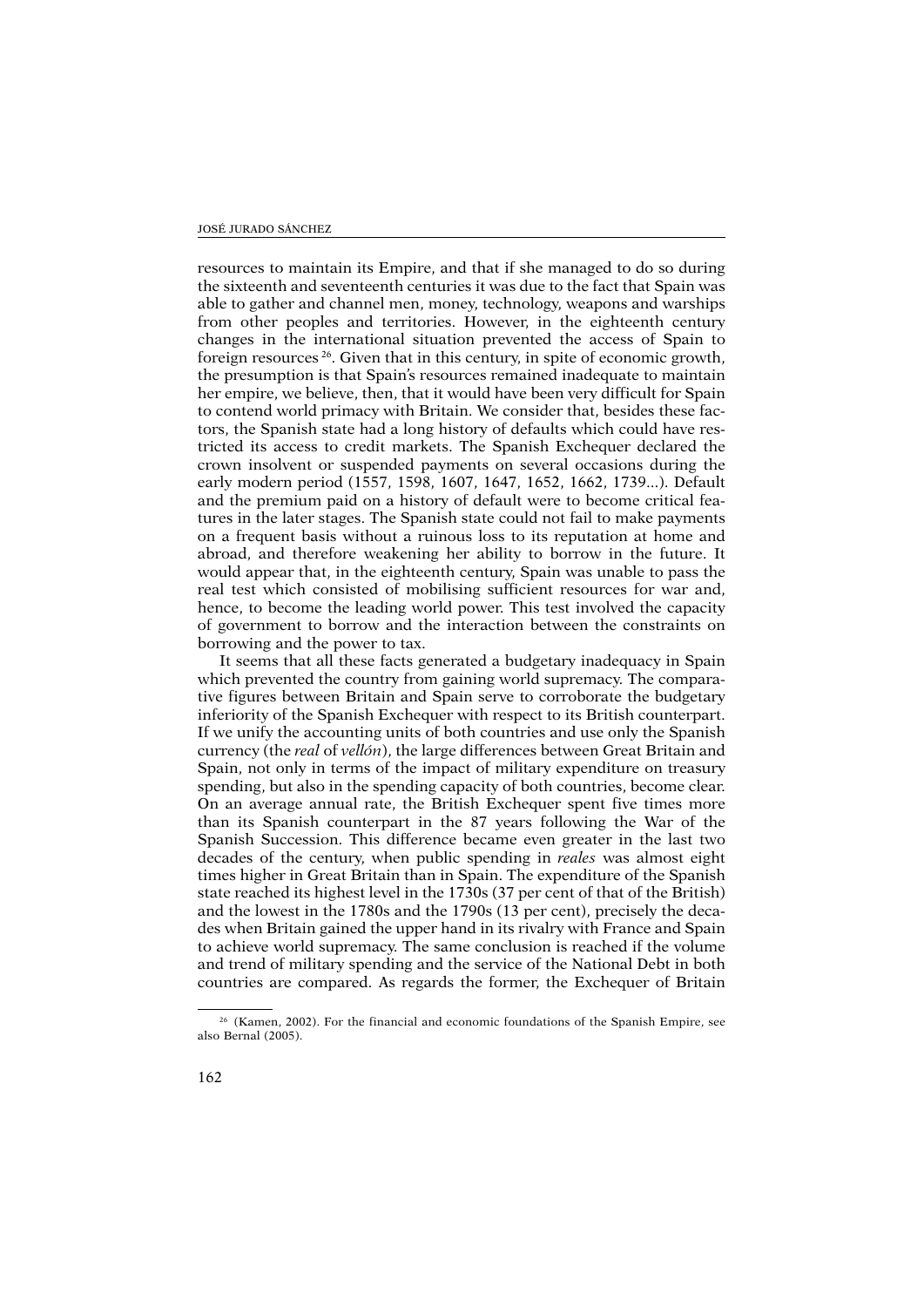spent more than four and half times the sum spent by its Spanish counterpart, with the largest differences being recorded in the second half of the eighteenth century, during the period in which both countries fought several wars. The Spanish Exchequer reached the highest percentage in the twenty-five year period following the War of the Spanish Succession, a period in which it spent three-fifths of Great Britain's military expenditure on the Army and Navy. Spain fell further behind from the 1740s onwards, especially during the decades in which Spain and Britain were at war, and again the lowest level was reached in the 1790s. We can obtain a better idea of Britain's budgetary supremacy by comparing figures concerning the service of the National Debt of both countries. On average, in Spain this item did not even reach 4 per cent of the British figure with the highest percentage being recorded in the 1740s (almost 8.5 per cent) (Table 5).

The per capita expenditure in *reales* and the contribution of military outlays to the increase in expenditure also show the great advantage that Britain enjoyed in spending capacity in comparison with Spain. In 1714- 1800, the contribution of the Spanish population to total expenditure and military spending was, on average, 26 and 19 *reales* respectively. These figures were less than 15 and 19 per cent of the contribution of the British population, percentages which were to fall, especially in the last decade of the century, when they were about 11 per cent (Table 6). However, the difference between the efforts made by the British and Spanish to finance wars was not as great as shown by these percentages. The 97 *reales* paid, on average, by each Briton represented 9 per cent of per capita income, while the 19 *reales* paid by each Spaniard were almost 7 per cent of GDP per head. This was due to the fact that real Spanish GDP and real GDP per capita were about half and one-quarter respectively of those of Britain (Table 2).

Great Britain's budgetary superiority during the great wars in which Britain and Spain fought during the eighteenth century is clear. The British Exchequer's spending increased between six and fourteen times more than that of Spain (six times during the War of Jenkins's Ear and the War of the Austrian Succession and fourteen times during the French Revolutionary Wars). British superiority on the battlefield was even greater than these figures show, since 90 per cent of the increase in public spending was due to the financing of the Army and Navy, while in Spain this percentage was about two-thirds. Spanish spending on the Army and Navy was between 10 and 20 times less than Britain's during the aforementioned wars, reaching the latter percentage during the Seven Years War and the former during the War of Austrian Succession (Table 7)<sup>27</sup>. These figures not only help to explain why Great Britain emerged victorious against Spain in the majority of the wars of the eighteenth century, but they also reflect the heavy burden

<sup>&</sup>lt;sup>27</sup> Torres Sánchez (2007), pp. 442-4, reached similar conclusions when he analysed the spending capacity of Spain and Britain on the occasion of the American War of Independence.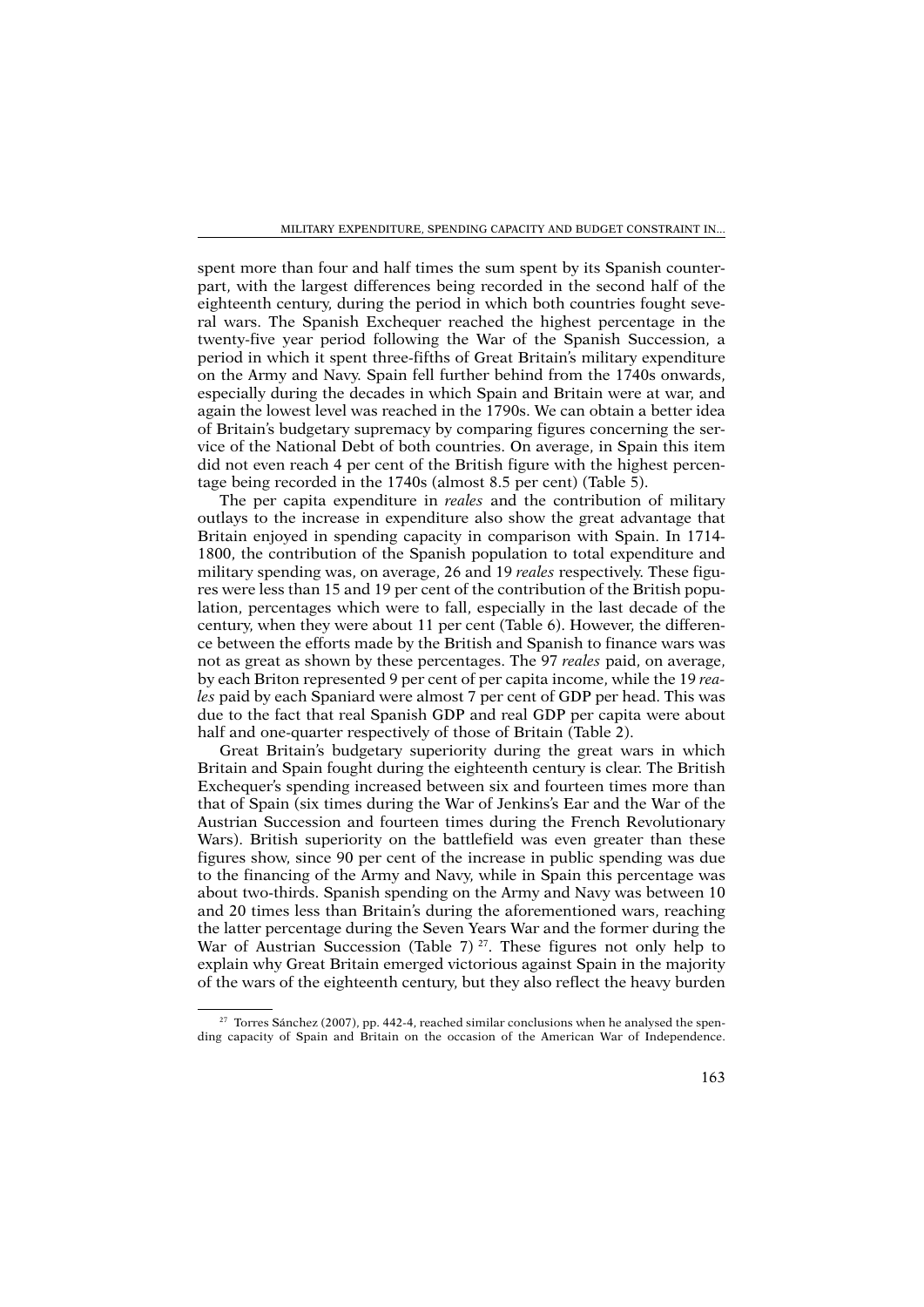| Spain/Britain**                     | Spain          | 0.32      | 4.18      | 8.11      | 8.46      | 1.40      | 2.52      | 2.53      | 4.03      | 3.91      | 3.78      |           |
|-------------------------------------|----------------|-----------|-----------|-----------|-----------|-----------|-----------|-----------|-----------|-----------|-----------|-----------|
|                                     | <b>Britain</b> | 59.96     | 64.34     | 56.53     | 19.91     | 21.52     | 17.16     | 23.22     | 17.59     | 12.13     | 21.73     |           |
|                                     | Spain          | 1.03      | 11.57     | 17.72     | 23.04     | 4.36      | 11.84     | 11.00     | 30.17     | 36.41     | 16.88     |           |
| the National Debt<br>The Service of | <b>Britain</b> | 319.30    | 276.92    | 218.60    | 272.46    | 310.28    | 470.50    | 434.64    | 748.77    | 931.65    | 446.82    |           |
|                                     | Spain          | 148.35    | 135.67    | 137.39    | 136.24    | 133.80    | 127.31    | 152.97    | 155.17    | 209.90    | 148.54    |           |
| Spending<br>Military                | Britain        | 247.40    | 210.85    | 243.03    | 684.28    | 621.66    | 741.74    | 658.77    | 882.00    | 1,730.43  | 683.44    |           |
| Spain/Britain*                      |                | 28.46     | 34.34     | 37.08     | 21.24     | 21.02     | 18.10     | 18.91     | 14.48     | 11.68     | 18.79     |           |
|                                     | Spain          | 189.02    | 203.54    | 207.08    | 225.70    | 220.80    | 241.72    | 234.37    | 260.18    | 333.27    | 236.66    | 0.46      |
| expenditure<br>Total                | Britain        | 663.97    | 592.79    | 558.38    | 1,062.45  | 1,050.29  | 1,335.41  | 1,239.44  | 1,797.25  | 2,854.13  | 1,259.19  | 2.01      |
|                                     |                | 1714-1720 | 1721-1730 | 1731-1740 | 1741-1750 | 1751-1760 | 1761-1770 | 1771-1780 | 1781-1790 | 1791-1800 | 1714-1800 | $\approx$ |

Sources: The author's calculations based on Mitchell and Deane (1962), Jurado-Sánchez (2006), and the rates of exchange published in Course of the<br>Exchange (see References).<br>Notes: British and Spanish figures in millions o *Sources:* The author's calculations based on Mitchell and Deane (1962), Jurado-Sánchez (2006), and the rates of exchange published in *Course of the Exchange* (see References).

*Notes:* British and Spanish figures in millions of *reales* of *vellón* at constant prices.

\* Spanish total expenditure as percentage of British'.

\*\* Left column, Spanish military spending as percentage of Britain's. Right column, Spanish service of the National Debt as percentage of British's. R: cumulative growth rate.

'n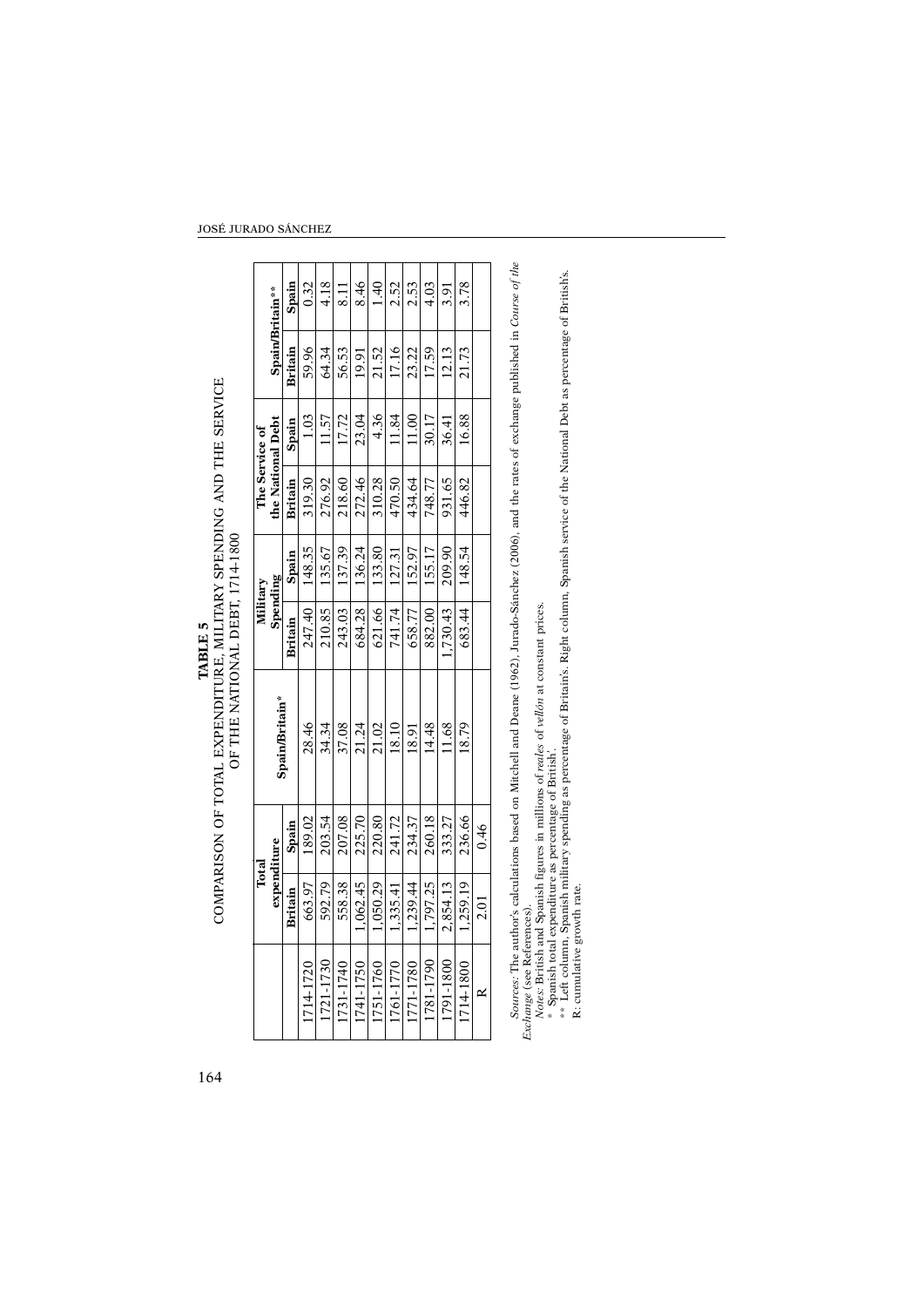that the numerous conflicts represented not only on the Spanish and British National Treasuries and GDP, but also in many other European countries<sup>28</sup>.

| TABLE 6                                                  |
|----------------------------------------------------------|
| COMPARISON OF PER CAPITA TREASURY EXPENDITURE, 1714-1800 |

|           | Total<br>expenditure* |        |                | Population** | Total per capita | expediture   | Per capita Military<br>Spending*** |       |
|-----------|-----------------------|--------|----------------|--------------|------------------|--------------|------------------------------------|-------|
|           | <b>Britain</b>        | Spain  | <b>Britain</b> | <b>Spain</b> | <b>Britain</b>   | <b>Spain</b> | <b>Britain</b>                     | Spain |
| 1714-1720 | 663.97                | 189.02 | 7.07           | 7.75         | 93.91            | 24.41        | 34.99                              | 19.14 |
| 1751-1770 | 1.192.85              | 231.26 | 7.59           | 9.46         | 157.16           | 24.47        | 89.81                              | 13.80 |
| 1781-1790 | 1,797.25              | 260.18 | 9.21           | 10.75        | 195.14           | 24.21        | 95.76                              | 14.43 |
| 1791-1800 | 2,854.13              | 333.27 | 10.19          | 11.00        | 280.19           | 30.34        | 169.82                             | 19.09 |
| 1714-1800 |                       |        |                |              | 181.60           | 25.86        | 97.6                               | 16.62 |

*Sources:* The author's computations based on Mitchell and Deane (1962), Jurado-Sánchez (2006), Livi-Bacci (1978), Nadal (1984), Eiras-Roel (1990), Bustelo (1993), and Pérez Moreda (1997). *Notes:*

\* Annual average in millions of *reales* of *vellón* at constant prices.

\*\* Average in millions of inhabitants, according to several estimates made for Spain and Britain (see Table 3).

\*\*\* Average in *reales* of *vellón.*

#### 5. CONCLUSIONS

Public spending trends and the factors involved in its financing were similar in Great Britain and Spain during the eighteenth century. Both countries suffered large increases in expenditure in the periods in which they fought each other and other countries. Therefore, rivalry between Spain and Britain was a highly influential key factor in the volume and structure of public expenditure in both countries. The spending capacity of Britain was far greater than that of Spain: the British Exchequer spent five times more than its Spanish counterpart and the growth rate of total expenditure was three times greater in Britain than in Spain. Furthermore, in Spain the level of expenditure per head of population was only 14 per cent of the British figure. The level of Spain's military spending was a little over one-fifth of Britain's and that of the National Debt was less than 4 per cent of Britain's. The effort made by the British economy and population to finance war was greater than those made by Spain. The financing of the Army and Navy absorbed 9 per cent of British GDP and per capita income (more than 16 per cent if the service of the National Debt is included). In

<sup>28</sup> See, for instance, Körner (1995).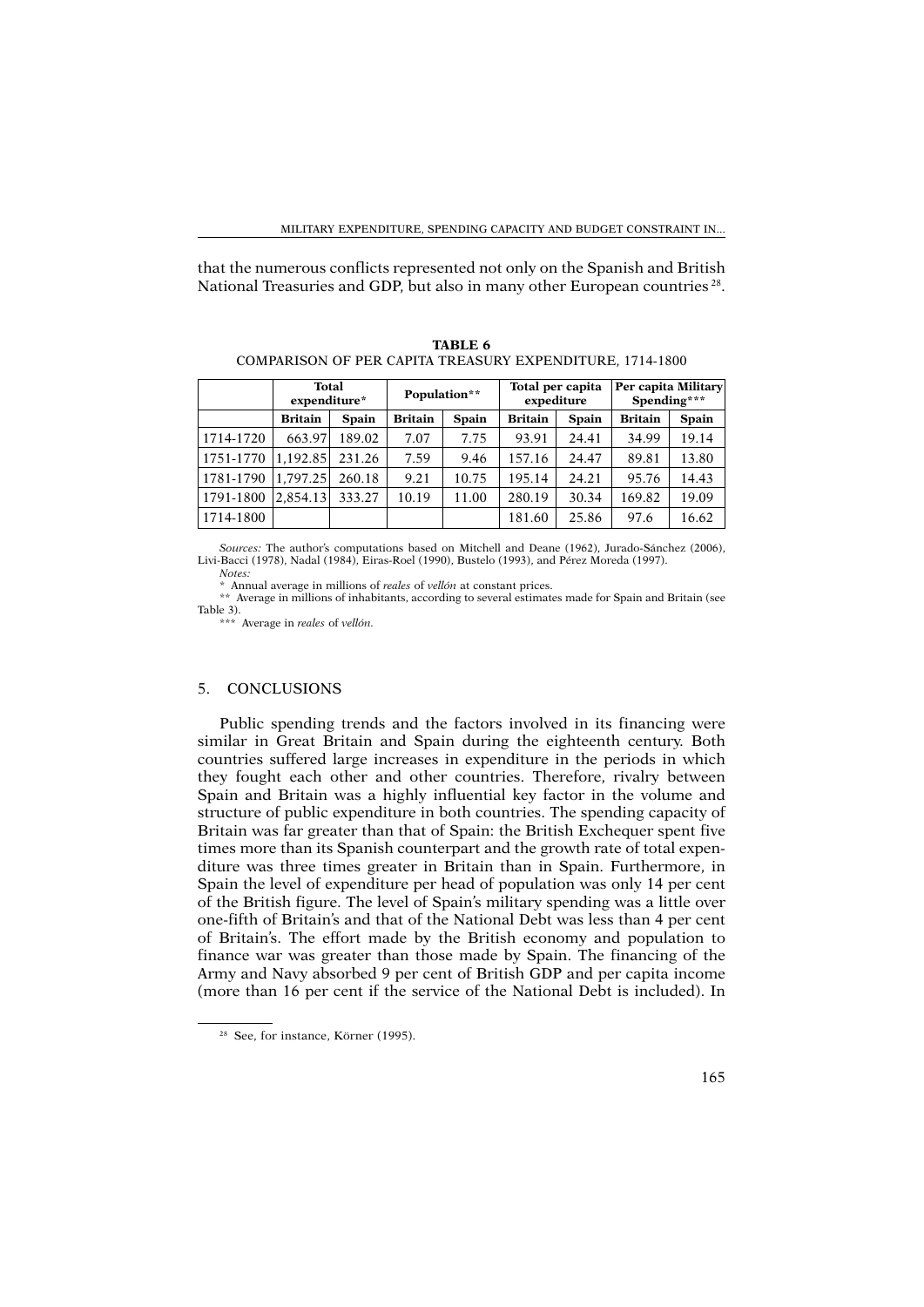| 544.96<br>182.88<br>Increase in expenditure<br>Total expenditure *<br>$(in$ millions)** |          | 1731-1739   1740-1748   1749-1755   1756-1763   1768-1775   1776-1783   1784-1791 |          |        |          |          | 1792-1800 |
|-----------------------------------------------------------------------------------------|----------|-----------------------------------------------------------------------------------|----------|--------|----------|----------|-----------|
|                                                                                         |          |                                                                                   |          |        |          |          |           |
|                                                                                         | 1,022.48 | 822.78                                                                            | 1,645.62 | 928.26 | 1,812.06 | 1,612.57 | 3,004.15  |
|                                                                                         | 256.35   | 203.37                                                                            | 301.23   | 228.96 | 315.91   | 238.69   | 338.90    |
|                                                                                         | 477.52   |                                                                                   | 822.84   |        | 883.80   |          | 1,391.58  |
|                                                                                         | 73.47    |                                                                                   | 97.86    |        | 86.95    |          | 100.21    |
| Increase in expenditure                                                                 | 87.62    |                                                                                   | 100.01   |        | 95.21    |          | 86.29     |
| (in percentages) **                                                                     | 40.17    |                                                                                   | 48.12    |        | 37.98    |          | 41.98     |
| 230.70<br>Army and Navy                                                                 | 664.91   | 382.13                                                                            | 1,164.27 | 350.26 | 136.69   | 633.98   | 1,865.34  |
| 110.14                                                                                  | 155.60   | 123.52                                                                            | 162.76   | 151.23 | 195.38   | 138.81   | 214.22    |
| Increase in military outlays                                                            | 434.21   |                                                                                   | 782.14   |        | 786.43   |          | 1,231.36  |
| (in millions) **                                                                        | 45.56    |                                                                                   | 39.34    |        | 44.15    |          | 75.41     |
| Increase in military outlays                                                            | 188.21   |                                                                                   | 204.70   |        | 224.53   |          | 194.23    |
| (in percentages) **                                                                     | 41.27    |                                                                                   | 31.77    |        | 29.19    |          | 54.33     |
| Contribution (in percentages)                                                           | 90.93    |                                                                                   | 95.05    |        | 88.98    |          | 88.49     |
|                                                                                         | 56.17    |                                                                                   | 40.10    |        | 50.78    |          | 75.25     |

 $\begin{tabular}{ll} \textbf{TABLE} & \textbf{TABLE 7} \\ \textbf{COMPARISON OF THE CONTREDITION OF MULTARY SPENDING TO THE INCREASE IN EXPENDITURE, 1731-1800 \\ \end{tabular}$ TABLE 7<br>66 COMPARISON OF THE CONTRIBUTION OF MILITARY SPENDING TO THE INCREASE IN EXPENDITURE, 1731-1800

*Sources:* The author's own calculations based on Mitchell and Deane (1962) and Jurado-Sánchez (2006).

*Notes:* First row of each heading, British figures. Second row, Spanish figures.

\* Annual average in millions of *reales* of *vellón* at constant prices.

Sources: The author's own calculations based on Mitchell and Deane (1962) and Jurado-Sánchez (2006).<br>*Notes:* First row of each heading. British figures. Second row, Spanish figures.<br>\* Amnual average in millions of *reales* \*\* Increase in expenditure. The periods for Spain are 1737-1741 and 1742-1746, 1748-1758 and 1759-1762, 1770-1779 and 1780-1783, 1786-1790 and 1792-1800.

# JOSÉ JURADO SÁNCHEZ

166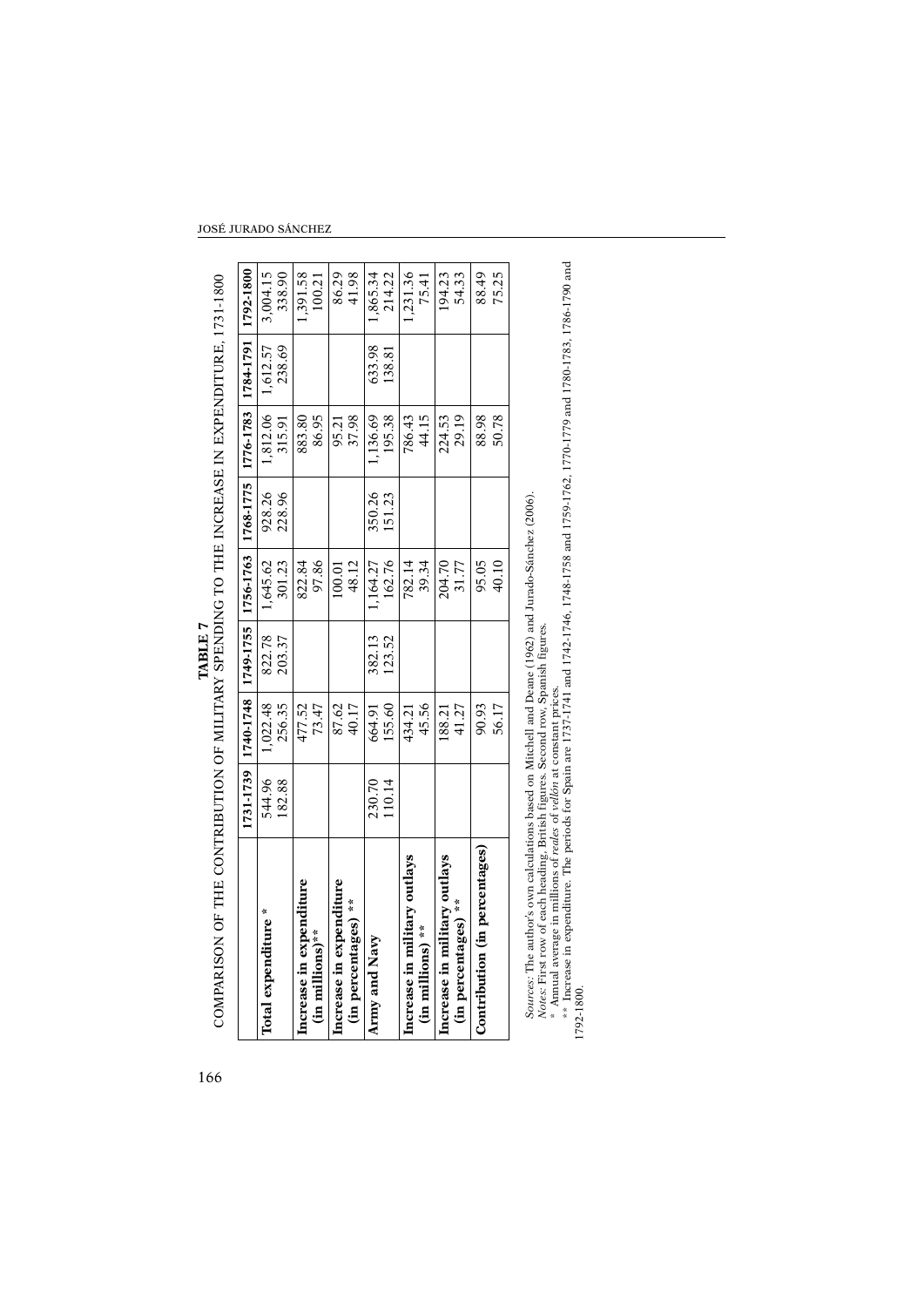Spain, these percentages were almost 7 and 8 per cent respectively. These differences explain why Great Britain defeated Spain in the majority of these wars and are probably the result of the English financial revolution which took place at the end of the seventeenth century. Britain was able to mobilise the necessary resources to become the leading world power, while Spanish governments did not introduce enough political and institutional changes to eliminate the country's history of defaults and increase its spending capacity. This article opens the door for further significant studies in economic history, two of them being the examination of the economic effects of public spending and the exploration of the existence of the guns vs. butter tradeoffs in the Spanish and British National Treasuries during the eighteenth century.

## REFERENCES

- AERTS, E., and CROUZET, F. (eds.) (1990): «Economic Effects of the French Revolutionary and Napoleonic Wars». *Proceedings of the Tenth International Economic History Conference,* Leuven.
- ALEXANDER, W. R. J. (1990): «The Impact of Defence Spending on Economic Growth: A Multisectorial Approach to Defence Spending and Economic Growth with Evidence from Developed Economies». *Defence Economics,* 2 (1), pp. 39-55.
- ÁLVAREZ-NOGAL, C., and PRADOS DE LA ESCOSURA, L. (2007): «The decline of Spain (1500- 1800): conjectural estimates». *European Review of Economic History,* II, pp. 319- 366.
- ANES, G. (1970): *Las crisis agrarias en la España moderna,* Madrid: Taurus Ediciones.
- ARDANT, G. (1975): «Financial Policy and Economic Infrastructure of Modern States and Nations», in Ch. TILLY, *The Formation of National States in Western Europe,* Princeton: Princeton University Press, pp. 164-242.
- BARBIER, J., y KLEIN, H. S. (1985): «Las prioridades de un monarca ilustrado: el gasto público bajo el reinado de Carlos III». *Revista de Historia Económica,* 3, pp. 473- 495.
- BECKETT, J., and TURNER, M. (1990): «Taxation and Economic Growth in Eighteenth-Century England». *Economic History Review,* 43, 3, pp. 373-403.
- BERNAL, A. M. (2005): *España, proyecto inacabado. Los costes/beneficios del Imperio,* Madrid: Marcial Pons.
- BONNEY, R. (ed.) (1995): *Economic System and State Finance,* Oxford: Clarendom Press. — (ed.) (1999): *The Rise of the Fiscal State in Europe, c.1200-1815,* Oxford: Oxford University Press.
- BORDO, M., and WHITE, E. N. (1991): «A Tale of Two Currencies: British and French Finance during the Napoleonic War». *Journal of Economic History,* 51, pp. 303-316.
- BOWEN, H. V., and GONZÁLEZ-ENCISO, A. (eds.) (2006): *Mobilising Resources for War: Britain and Spain at Work during the Early Modern Period,* Pamplona: EUNSA.
- BREWER, J. (1989): *The Sinews of Power. War, Money and the English State, 1688-1783,* London: Unwin Hyman.
- BUSTELO, F. (1993): «La población: del estancamiento a la recuperación», in P. Molas, *La transición del siglo XVII al XVIII. Entre la decadencia y la recuperación, Historia de España Menéndez Pidal,* vol. 28. Madrid: Espasa-Calpe, pp. 509-549.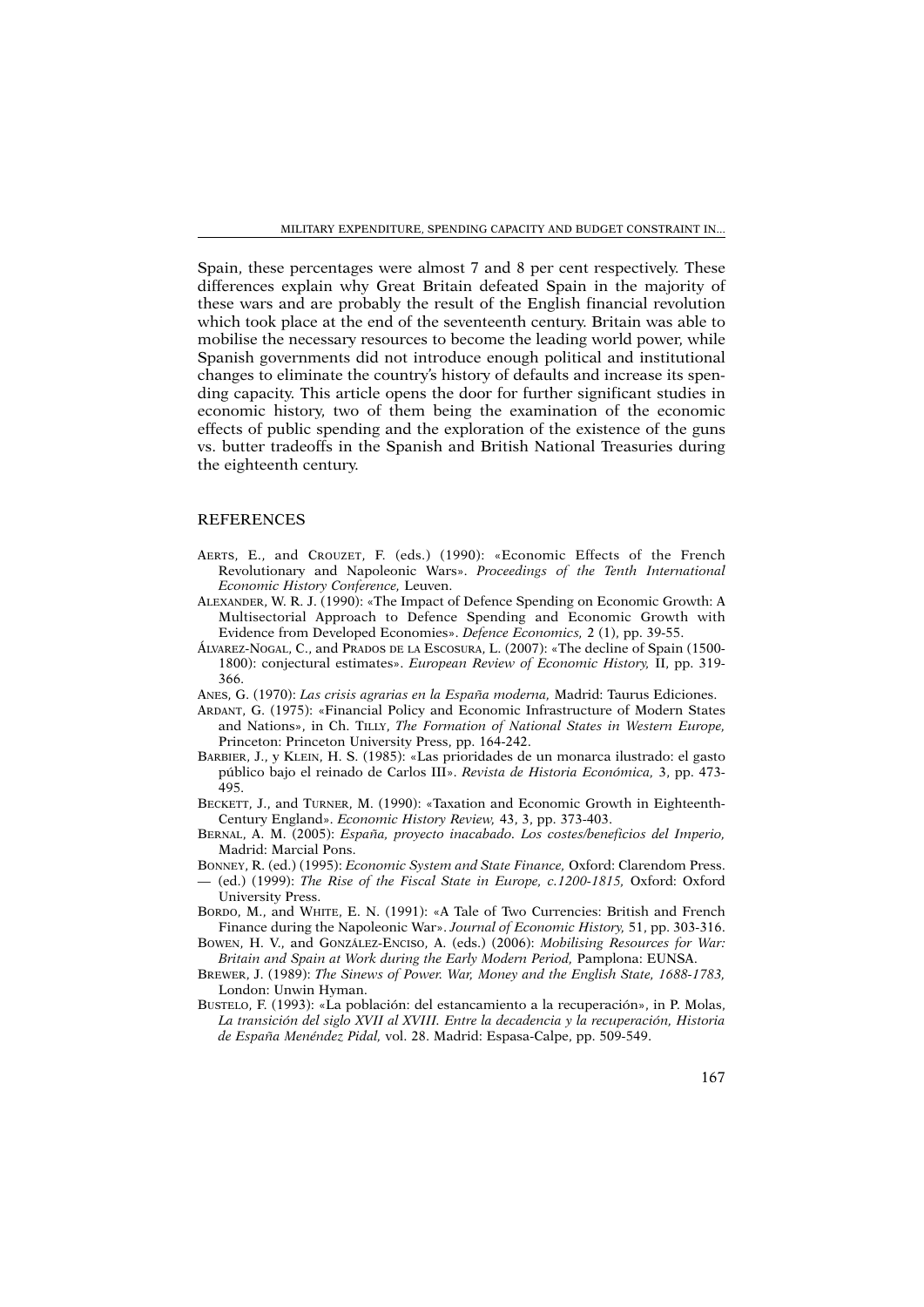- CARRERAS, A. (2003): «Spain», en J. MOKYR (ed.), *The Oxford Encyclopedia of Economic History,* vol. 4, Oxford: Oxford University Press, pp. 539-553.
- CICERO, M. T. (1913-1921): *The Orations of Marcus Tullius Cicero,* London: Bell and Sons.
- COLLINS, J. B. (1988): *Fiscal Limits of Absolutism: Direct Taxation in Early Seventeenth-Century France,* Berkeley.
- CRAFTS, N. F. R. (1985): *British economic growth during the Industrial Revolution,* Oxford: Clarendom Press.
- (1987): «British Economic Growth, 1700-1850; Some Difficulties of Interpretation». *Explorations in Economic History,* 24, pp. 245-268.
- *Course of the Exchange (The),* bi-weekly issues published by John Castaign and Edward Wetenhall (microfilm series to 1816 and original since 1817 in the Goldsmith Library, Senate House, University of London).
- DEANE, P., and COLE, W. A. (1962): *British Economic Growth, 1688-1959,* Cambridge: Cambridge University Press.
- DICKSON, P. G. M. (1967): *The Financial Revolution in England: A Study in the Development of Public Credit, 1688-1756,* London: Macmillan.
- DOMÍNGUEZ-ORTIZ A. (1981): *Sociedad y Estado en el siglo XVIII español,* Barcelona, Ariel.
- DOMKE, W. K.; EICHENBERG, R. C., and KELLEHER, C. M. (1983): «The Illusion of Choice: Defense and Welfare in Advanced Industrial Democracies, 1948-1978». *American Political Science Review,* 77, pp. 19-35.
- DUNNE, P. (1990): «The Political Economy of Military Expenditure: an introduction». *Cambridge Journal of Economics,* 14, 4, pp. 395-404.
- EARLE, P. (1990): «The Sinews of Power: War, Money and the English State, 1688- 1783». *Economic History Review,* 43, pp. 1-42.
- ERTMAN, T. (1994): «The Sinews of Power and European State-Building theory», in L. STONE, *An Imperial State at War: Britain from 1688 to 1815,* London: Routledge.
- EIRAS-ROEL, A. (1990): *Estudios sobre agricultura y población en la España moderna,* Santiago de Compostela: Tórculo.
- ELORANTA, J. (2002): «European states in the international arms trade, 1920-1937: the impact of external threats, market forces, and domestic constraints». *Scandinavian Economic History Review,* 50, pp. 44-67.
- $(2007)$ : «From the great illusion to the Great War: Military spending behaviour of the Great Powers, 1870-1913». *European Review of Economic History,* II, pp. 255-283.
- ENGERMAN, S. L., and O'BRIEN, P. K. (2004): «The industrial revolution in global perspective», in R. FLOUD and P. JOHNSON (eds.), *The Cambridge Economic History of Modern Britain. Industrialisation* (vol. 1), *1700-1860,* Cambridge: Cambridge University Press, pp. 451-464.

FERGUSON, N. (1999): *The Pity of War: Explaining World War I,* New York: Basic Books. — (2001): *The Cash Nexus. Money and Power in the Modern World, 1700-2000,* New York: Basic Books.

- FERNÁNDEZ-ALBALADEJO, P. (1979): «El decreto de suspensión de pagos de 1739: análisis e implicaciones». *Moneda y Crédito,* 142, pp. 51-85.
- FERNÁNDEZ-DÍAZ, R. (ed.) (1985): *España en el siglo XVIII. Homenaje a Pierre Vilar,* Barcelona: Crítica.
- GARCÍA-LOMBARDERO, J. (1978): «Algunos problemas de la administración y cobranzas de las rentas provinciales en la primera mitad del siglo XVIII», in A. OTAZU (ed.), *Dinero y crédito (siglos XVI al XIX). Actas I Congreso Internacional de Historia Económica,* Madrid: Moneda y Crédito, pp. 63-87.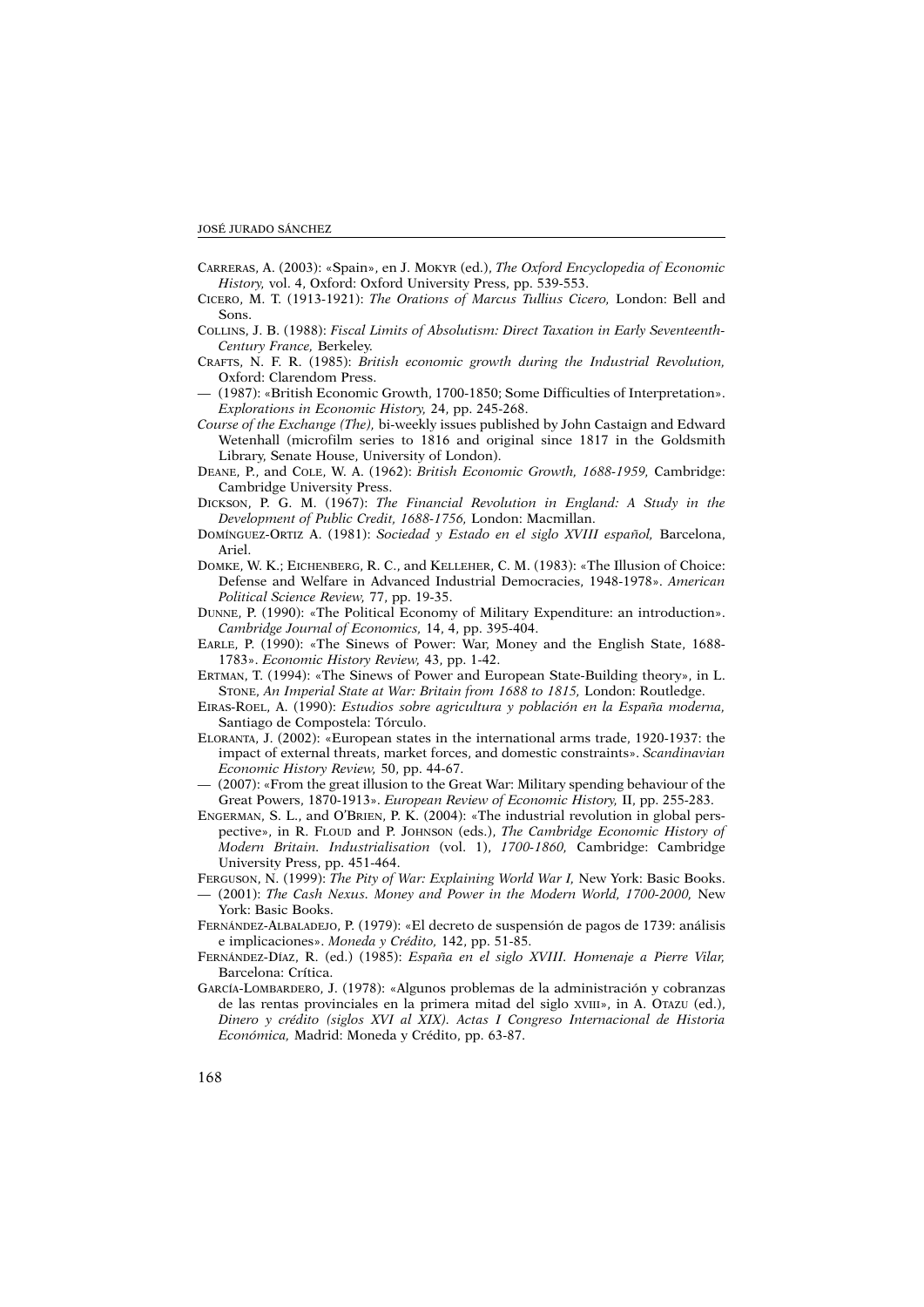- GLETE, J. (2002): *War and the State in Early Modern Europe: Spain, the Dutch Republic and Sweden as fiscal-military States, 1500-1650,* London: Routledge.
- GONZÁLEZ ENCISO, A. (2007): «A Moderate and Rational Absolutism. Spanish Fiscal Policy in the First Half of the Eighteenth Century», in TORRES (ed.), *War, State and Development. Fiscal-Military States in the Eighteenth Century,* Pamplona: EUNSA, pp. 109-132.
- HARLING, P., and MANDLER, P. (1993): «From "fiscal-military" state to laissez faire state 1760-1850». *Journal of British Studies,* 32, no 1, pp. 44-70.
- HARRIS, R. D. (1976): «French Finances and the American War, 1777-1783». *Journal of Modern History,* 48, pp. 233-258.
- HART, M. (1993): *The Making of a Bourgeois State: War, Politics, and Finance in the Dutch Revolt,* Manchester: Manchester University Press.
- $(2007)$ : «Mobilising resources for war. The Dutch and British Financial Revolutions compared», in TORRES (ed.), *War, State and Development. Fiscal-Military States in the Eighteenth Century,* Pamplona: EUNSA, pp. 179-200.
- HARTLEY, K., and SANDLER, T. (eds.) (2001): *The Economics of Defence,* Cheltenham and Northampton: Edward Elgar Publishing.
- HOFFMAN, P. T., and ROSENTHAL, J. L. (1997): «The political economy of warfare and taxation in early modern Europe: historical lessons for economic development», in J. N. DROBAK and J. V. C. NYE (eds.), *The Frontiers of the New Institutional Economics,* San Diego: The Academic Press.
- INTRILIGATOR, M. D. (1990): «On the Nature and Scope of Defence Economics». *Defence Economics,* 1 (1), pp. 3-11.
- JURADO-SÁNCHEZ, J. (2006): *El gasto de la Hacienda española durante el siglo XVIII. Cuantía y estructura de los pagos del Estado (1703-1800),* Madrid: Instituto de Estudios Fiscales.
- KAMEN, H. (1969): *The War of Succession in Spain, 1700-1715,* Bloomington: Indiana University Press.
- (2002): *Spain's Road to Empire,* Allen Lane: Penguin Press.
- KENNEDY, P. (1987): *The rise and fall of the great powers: economic change and military conflict from 1500 to 2000,* New York: Random House.
- KÖRNER, M. (1995): «Expenditure», in R. BONNEY (ed.), *Economic System and State Finance,* Oxford: Clarendom Press, pp. 393-422.
- LIVI-BACCI, M. (1978): «La fecundidad y el crecimiento demográfico en España en los siglos XVIII y XIX», in D. V. GLASS y R. REVELLE (eds.), *Población y cambio social. Estudios de demografía histórica,* Madrid; Tecnos, pp. 176-187.
- MADDISON, A. (2001): *The World Economy. A Millennial Perspective,* París: OECD.
- MANN, M. (1986): *The Sources of Social Power. A history of power from the beginning to A.D. 1760,* Cambridge: Cambridge University Press.
- MARCOS-MARTÍN, A. (2000): *España en los siglos XVI, XVII y XVIII. Economía y sociedad,* Barcelona: Crítica.
- MERINO-NAVARRO, J. P. (1981a): «La Hacienda de Carlos IV». *Hacienda Pública Española,* 69, pp. 139-81.
- (1981b): *La Armada española en el siglo XVIII,* Madrid: Fundación Universitaria Española.
- (1987): *Las cuentas de la Administración central española, 1750-1820,* Madrid: Instituto de Estudios Fiscales.
- MINTZ, A. (1989): «"Guns vs. Butter": A Disaggregated Analysis». *American Political Science Review,* 83, pp. 1285-1293.
- MITCHELL, B. R., and DEANE, P. (1962): *Abstract of British Historical Statistics,* London: Cambridge University Press.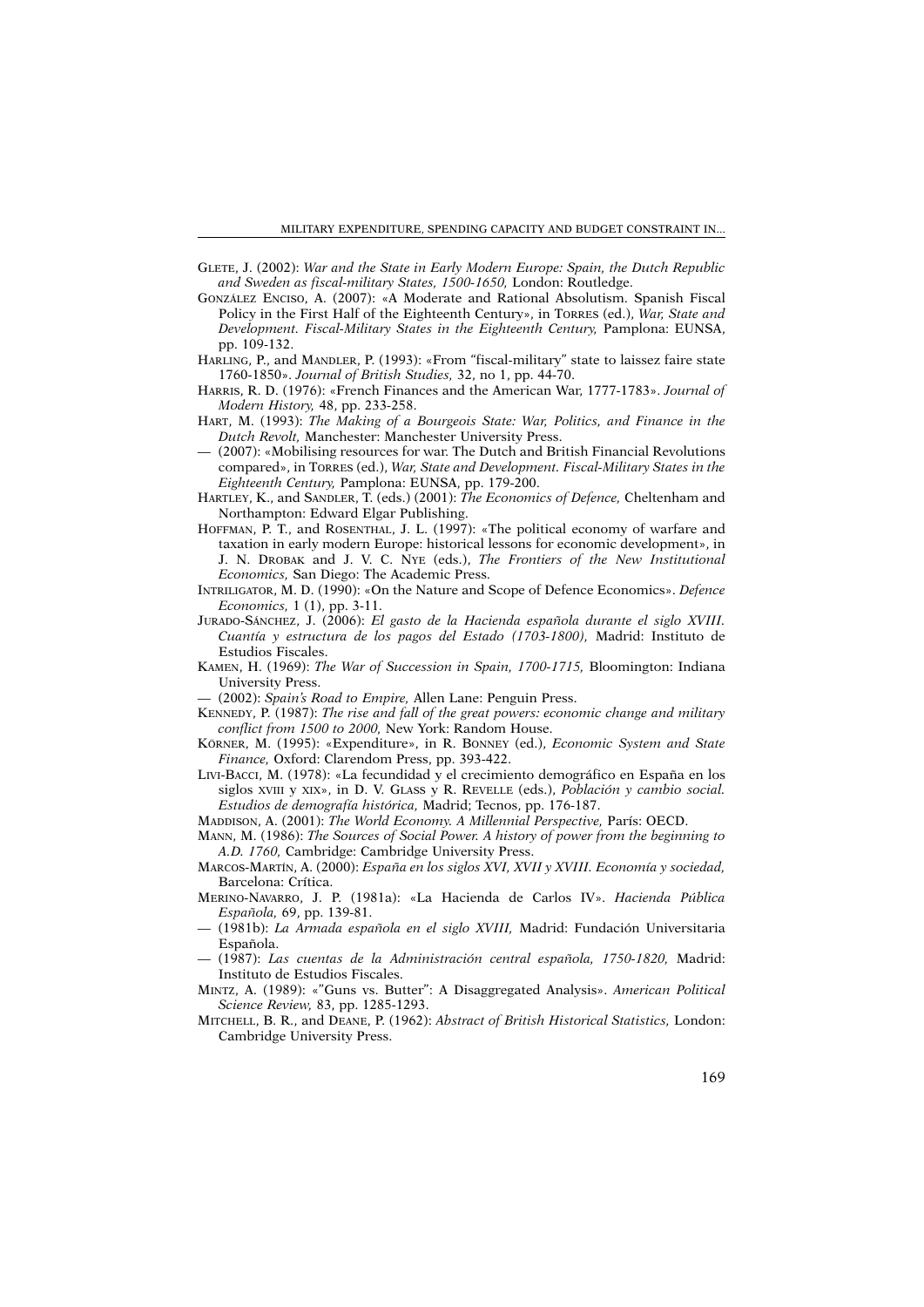- MODELSKI, G., and THOMPSON, W. R. (1988): *Seapower in Global Policitics, 1494-1993,* London: MacMillan Press.
- MOUSNIER, R., and LABROUSSE, E. (1981): *El siglo XVIII. Revolución intelectual, técnica y política (1715-1815),* Barcelona: Ediciones Destino.
- NADAL, J. (1984): *La población española (siglos XVI-XX),* Barcelona: Ariel.
- NORTH, D. C., and WEINGAST, B. (1989): «Constitutions and Commitment: the Evolution of Institutions Government Public Choice in Seventeenth-Century Britain». *The Journal of Economic History,* 49, 4, pp. 803-832.
- O'BRIEN, P. K. (1988): «The political economy of British taxation, 1660-1815». *Economic History Review,* 1, pp. 1-32.
- O'BRIEN, P. K., and HUNT, P. A. (1993): «The Rise of a Fiscal State in England, 1485- 1815». *Historical Research. The Bulletin of the Institute of Historical Research,* 66, pp. 129-176.
- (1999): «England, 1485-1815», in R. BONNEY (ed.), *The Rise of the Fiscal State in Europe, c.1200-1815,* Oxford: Oxford University Press.
- OFFICER, L. H. (1982): *Purchasing power parity and exchange rates: theory, evidence and relevance,* Greenwich: JAI Press.
- OZANAM, D. (1978): «Notas para un estudio de los presupuestos de la monarquía española a mediados del siglo XVIII», in A. OTAZU (ed.), *Dinero y crédito (siglos XVI-XIX). Actas I Coloquio Internacional de Historia Económica,* Madrid: Moneda y Crédito, pp. 49-62.
- (1996): «La política exterior de España en tiempo de Felipe V y Fernando VI», in J. M. JOVER-ZAMORA (dir.), *La época de los primeros Borbones. I. La nueva monarquía y su posición en Europa (1700-1759). Historia de España Menéndez Pidal,* Madrid: Espasa-Calpe, vol. 29. pp. 441-699.
- PARKER, G. (1988): *The Military Revolution: Military Innovation and the Rise of the West, 1500-1800,* Cambridge: Cambridge University Press.
- PEACOCK, A. T., and WISEMAN, J. (1961): *The Growth of Public Expenditure in the United Kingdom,* Princeton: Princeton University Press.
- PÉREZ-MOREDA, V. (1997): «La evolución demográfica», in L. DE ROSA and L. M. ENCISO-RECIO (eds.), *Spagna e Mezzogiorno d'Italia nell'Etá della Transizione (1650-1750),* Napoli: Edicione Scientifiche Italiana, pp. 139-144.
- PIEPER, R. (1988): *Die spanischen Kronfinanzen in der zweiten Hälfte des 18. Jahrhunderts (1753-1788): ökonomische und soziale Auswirkungen,* Stuttgar: Franz Steiner.
- PRADOS, L. (1993): «La pérdida del imperio y sus consecuencias económicas», en L. PRADOS y S. AMARAL (eds.), *La independencia americana: sus consecuencias económicas,* Madrid: Alianza, pp. 253-300.
- RICHARDSON, L. F. (1953): «The Submissiveness of Nations». *British Journal of Statistical Psychology,* VI (II), pp. 77-90.
- ROGOFF, K. (1996): «The Purchasing Power Parity Puzzle». *Journal of Economic Literature,* 34, pp. 647-668.
- RUSSET, B. (1982): «Defense expenditures and National Well Being». *American Political Science Review,* 76, pp. 767-777.
- SARNO, L., and TAYLOR, M. P. (2002): *The economics of exchange rates,* Cambridge: Cambridge University Press.
- SCHUMPETER, J. A. (1918): «Die Krise des Steuerstaates». *Zeifragen aus dem Gebiet des Soziologie,* 4, pp. 1-71.
- SMITH (1989): «Models of Military Expenditure». *Journal of Applied Econometrics,* 4 (4), pp. 345-359.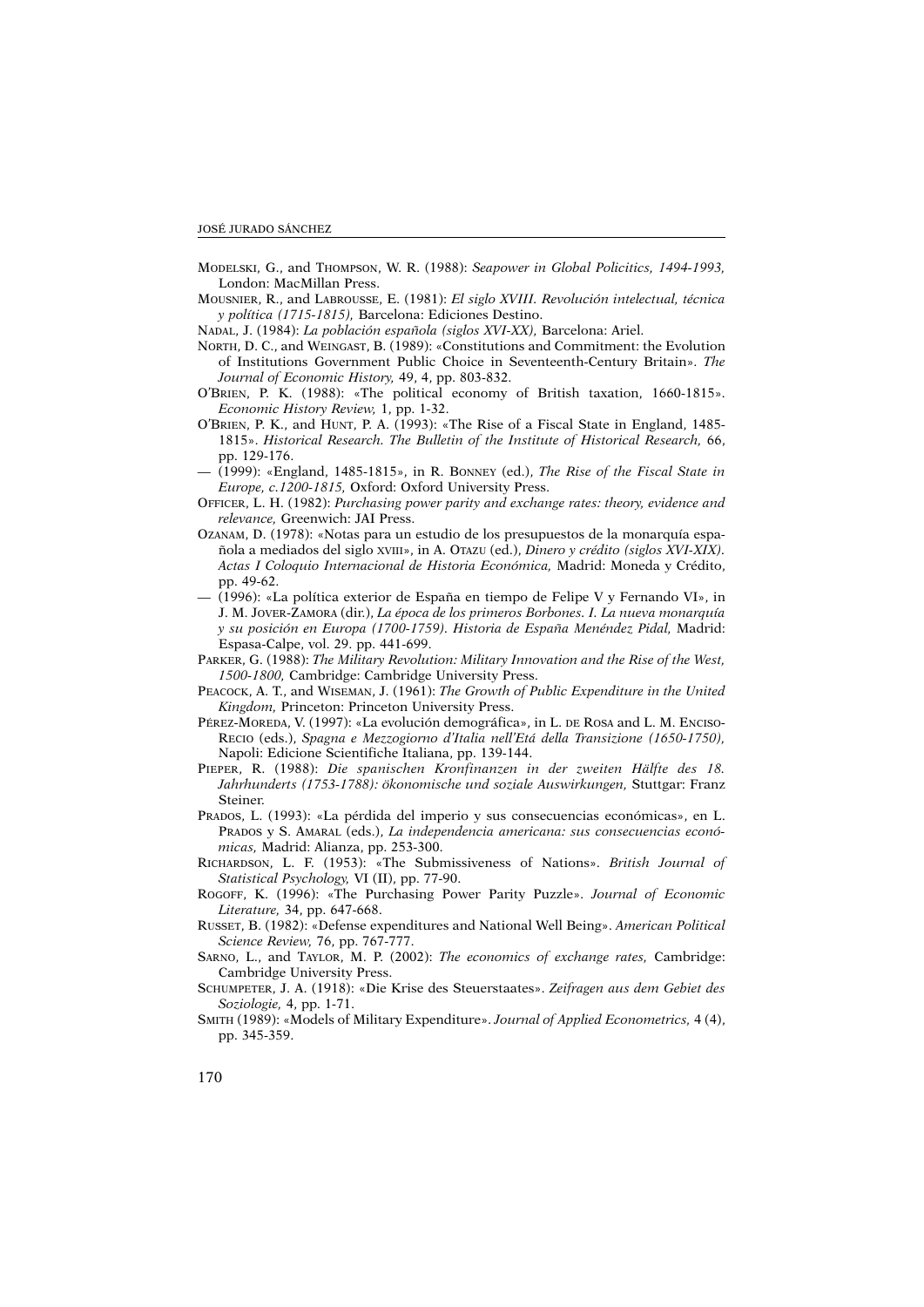- THOMPSON, I. A. A. (1992): «Taxation, military spending and the domestic economy in Castile in the later sixteenth century», in I. A. A. Thompson (ed.), *War and Society in Habsburg Spain. Selected Essays,* Aldershot: Variorum, pp. 1-21.
- TILLY, Ch. (1975): *The Formation of National States in Western Europe,* Princeton: Princeton University Press.
- (1992): *Coercion, Capital, and European States, A.D. 990-1990,* Oxford.
- TORRES SÁNCHEZ, R., GÓMEZ BIZCARRI, J., and PÉREZ DE GRACIA, F. (2005): «Exchange Rate Behavior and Excange Rate Puzzles: why the 18th Century might help». *Revista de Historia Económica,* 1, pp. 143-174.
- (ed.) (2007): *War, State and Development. Fiscal-Military States in the Eighteenth Century,* Pamplona: EUNSA.
- (2007): «Possibilities and Limits: Testing the Fiscal-Military State in the Anglo-Spanish War of 1779-1783», in TORRES (ed.), *War, State and Development. Fiscal-Military States in the Eighteenth Century,* Pamplona: EUNSA, pp. 437-460.
- THUCYDIDES (1984): *The History of the Peloponnesian War,* Chicago: Encyclopaedia Britannica.
- WEBER, C., and WIDALSKY, A. (1986): *A History of Taxation and Expenditure in the Western World,* New York.
- YUN, B. (1994): «Proposals to Quantify Long Term Performance in the Kingdom of Castile, 1550-1800», en A. MADDISON y H. VAN DER WEE (coords.), *Economic growth and structural change. Comparative approaches over the long run on the basis of reconstructed national accounts,* Proceedings of the B13 session, XI International Economic History Congress, Milán.
- ZANDEN, J. L. VAN (2001): «Early modern economic growth: a survey of the European economy, 1500-1800», en M. PRAK (ed.), *Early Modern Capitalism,* Londres: Routledge, pp. 69-87.
- (2005): «Una estimación del crecimiento económico en la Edad Moderna». *Investigaciones de Historia Económica,* 2, pp. 9-38.

## **APPENDIX**

There is no doubt that if primary source material is consulted during research into economic history, it is crucial to carry out source criticism to check its reliability and suitability for the investigation in question. There are four types of archival sources containing data to estimate the volume and structure of Spanish government spending during the eighteenth century:

- 1. Reports on the situation of the National Treasury made by the senior officials of the Exchequer.
- 2. Financial summaries, statements and estimates issued by several fiscal bodies.
- 3. The accounts of the *Tesorería General* and the *Tesorería Mayor,* the central treasuries of the Exchequer which managed and centralised revenue and expenses.
- 4. The accounts of the *Tesorería General* and the *Tesorería Mayor* supervised by the *Contaduría Mayor de Cuentas,* the auditing body of the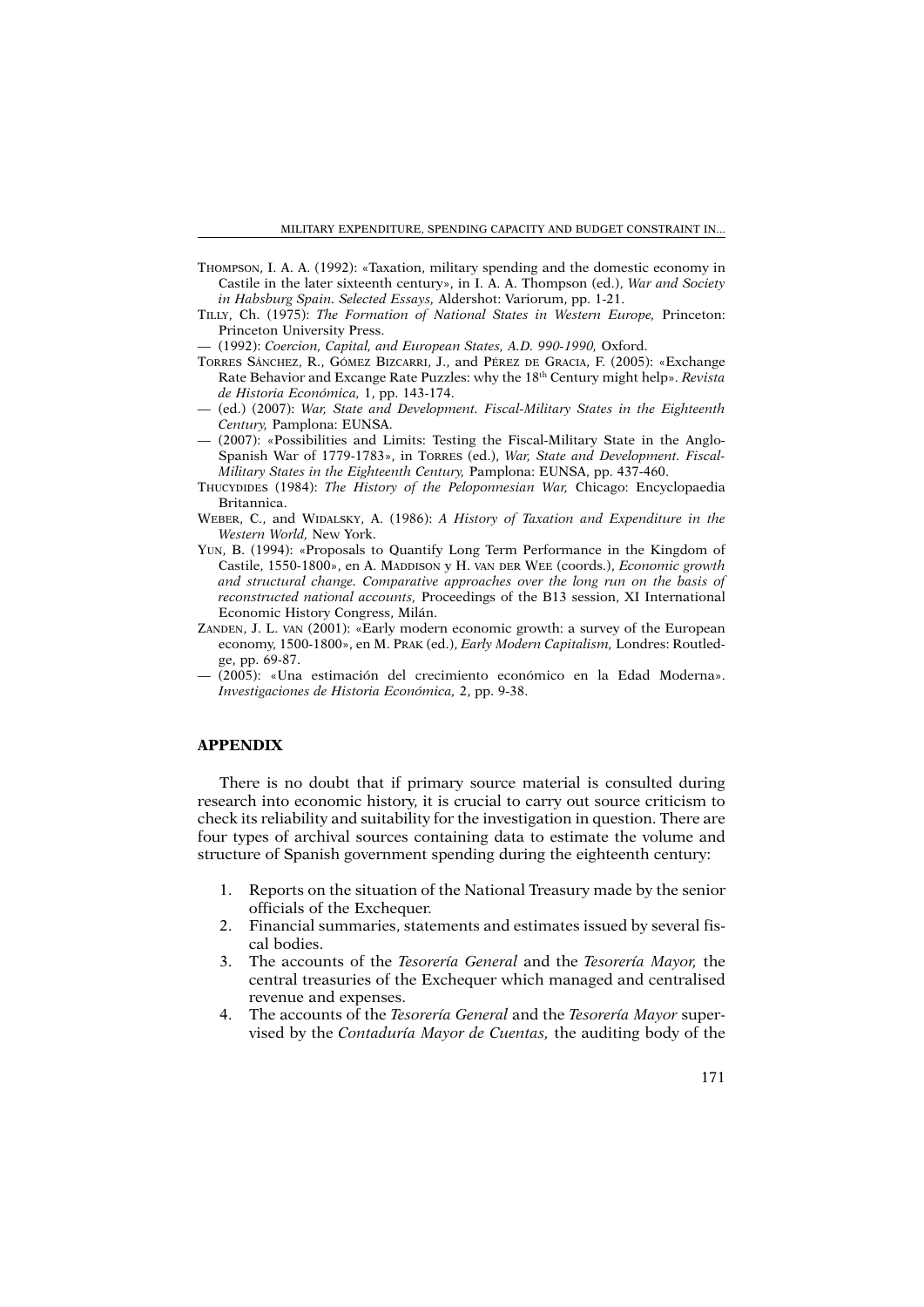State Treasury which was under the obligation to give the accounts the final approval.

Sources 3 and 4 present great advantages over the others for estimating annual public outlays. Firstly, they contain reliable yearly data pertaining to the whole of the eighteenth century which were generated by the same fiscal body for the same aim, i.e. to present public accounts. The other sources only contain data for some periods of this century and were generated by diverse institutions for various purposes. Secondly, sources 3 and 4 contain records of actual expenditures, while the other sources contain estimates of spending. Finally, source 4 presents a valuable additional advantage in relation to source 3: the revisions by the *Contaduría* were final and settled the accounts. Sources 1 to 4 have been used by a number of scholars to estimate Spanish public expenditure. The most plausible of the estimates were made between 1969 and 2006, when several Treasury scholars published seven series of statistics. Henry Kamen (1969) constructed a series for the years 1703-18 using, at least in part, source 4. Didier Ozanam (1978) made another estimate by consulting source 2, in this case for nine years of the period 1723-60. José P. Merino (1981, 1987) constructed two series, one of them for the years 1788-97 and another for the 1753-1820 period. He used, in the second case, the accounts of the central Treasuries, source 3. The same archival source was consulted by Jacques Barbier and Herbert S. Klein (1985) to estimate the volume of public expenditure for the 1760-1788 period. Renate Pieper used source 4 constructing the sixth series for the period from 1753 to 1780. This source has also been used by José Jurado-Sánchez (2006) to compile several statistics of volume and structure of public spending, but his estimate covers the 1714-1800 era, that is to say the whole century except the first thirteen years.

In our view, until the work of José Jurado-Sánchez was published there were no acceptable statistics which would allow us to know with a degree of certainty the volume and the structure of Spain's Treasury spending and its fluctuations, the aims and role of Spanish Public Finance and to analyse its economic effects. It had also been impossible to carry out international comparisons for the whole of the eighteenth century like those made in this work. Considered jointly, the six estimates made between 1969 and 1988 leave much to be desired. Their authors did not calculate figures for thirty years of the first half of the century and statistics made for the second half present very different results. If 1760 is taken as an example, we can see that for this year four estimates have been made and all of them present large differences. The figure calculated by Merino (1987) is three times greater than that of Ozanam and one and half times more than that presented by Barbier and Klein and Pieper. The same can be said as for other years (see Jurado-Sánchez, 2006, Tables II.2 and II.3, pp. 31-33). These enormous differences are due to several factors: difficulties in the use of archive mate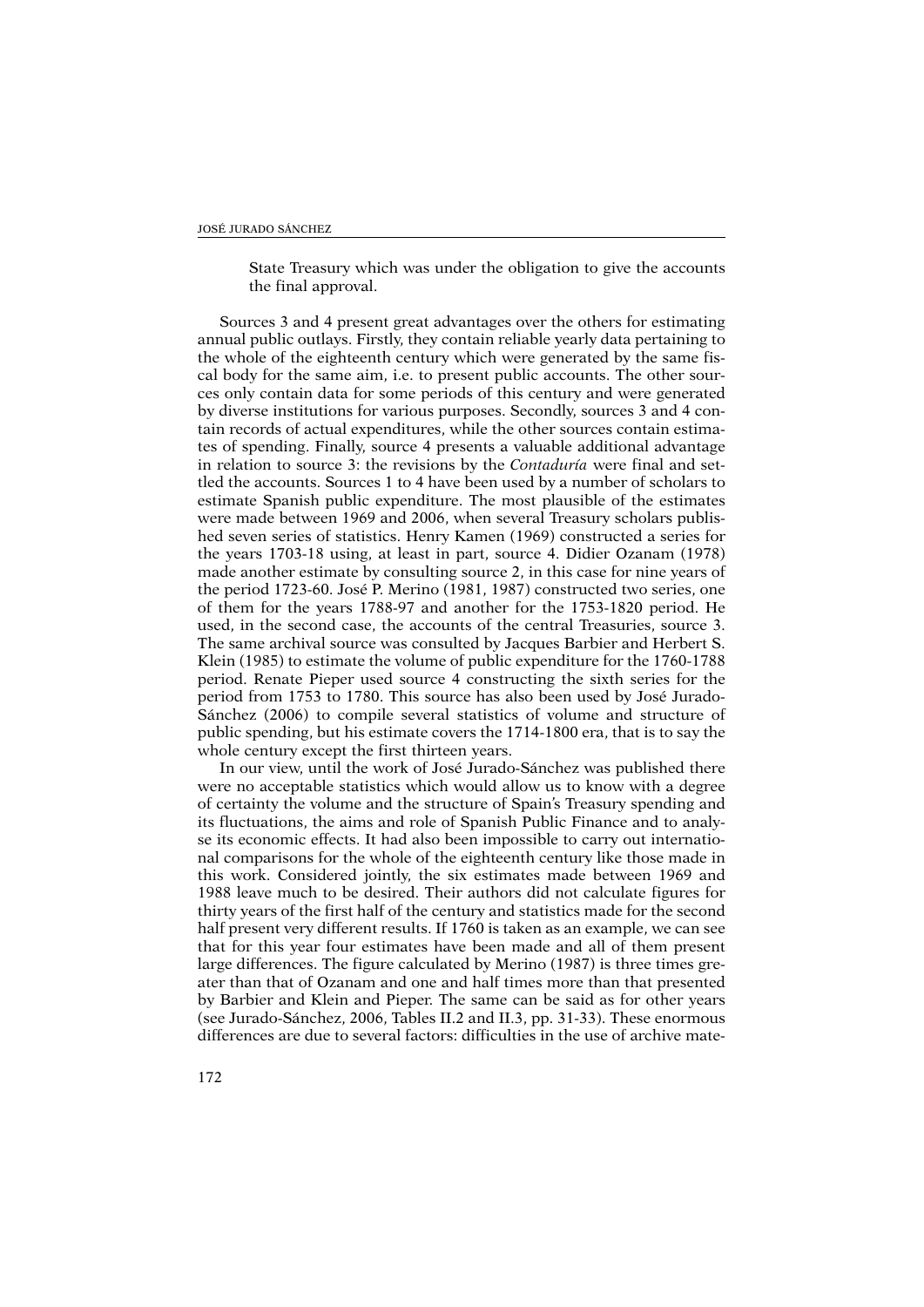rials, the diverse primary sources upon which estimates are based, inadequate data processing and the fact that five sets of data have been constructed at current prices and only one (that of Barbier and Klein) at constant prices. Therefore, the abovementioned six series are very different estimates which cover various periods of the eighteenth century, are not comparable and it is very difficult to integrate them into a single homogeneous series. There is no doubt that the estimates made by Jurado-Sánchez markedly improve the statistics of Spanish public spending at our disposal. There are several powerful reasons for choosing his statistics in order to achieve the aims of this work. Firstly, it is the only series which covers practically the whole eighteenth century. The other estimates cover only a part of the century, that of Merino (1987), which is the longest, includes data for 48 years. In the second place, Jurado-Sánchez used the optimal archive source: the accounts of central treasurers of the Exchequer audited by the *Contaduría Mayor de Cuentas.* It is true that Kamen, at least in part, and Pieper also used this source, but only to estimate public spending for 16 and 28 years of the century respectively. In addition, the Jurado-Sánchez series not only covers the whole of the eighteenth century and is based on the best archival source, but it has also been compiled with adequate data processing and has been deflated with the optimal index prices. Barbier and Klein also constructed their series at constant prices and with adequate data processing, but their estimate only covers 29 years of the century. In the following Table the statistics used in this article are presented, i.e. the public spending series constructed by Jurado-Sánchez for Spain and Mitchell and Deane for Britain.